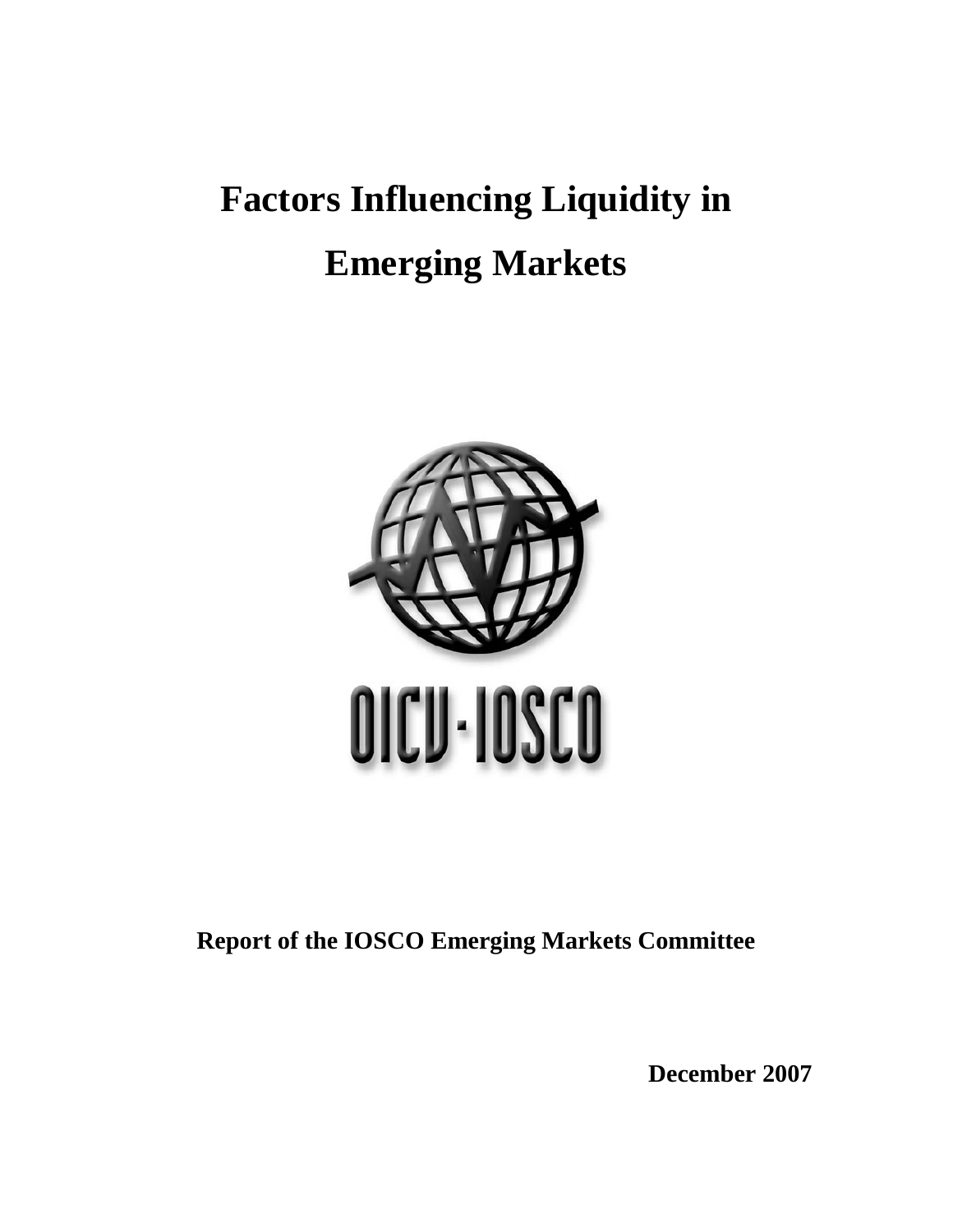# **Table of Contents**

- **Chapter 1: Objective and Approach**
- **Chapter 2: Market Liquidity and Its Correlation to Emerging Markets**
- **Chapter 3: The Survey Findings**

## **Chapter 4: Summary and Conclusion**

- **Annex 1** Respondents to the IOSCO EMC Working Group on the Regulation of Secondary Markets Survey
- **Annex 2** Key Statistics
- **Annex 3** References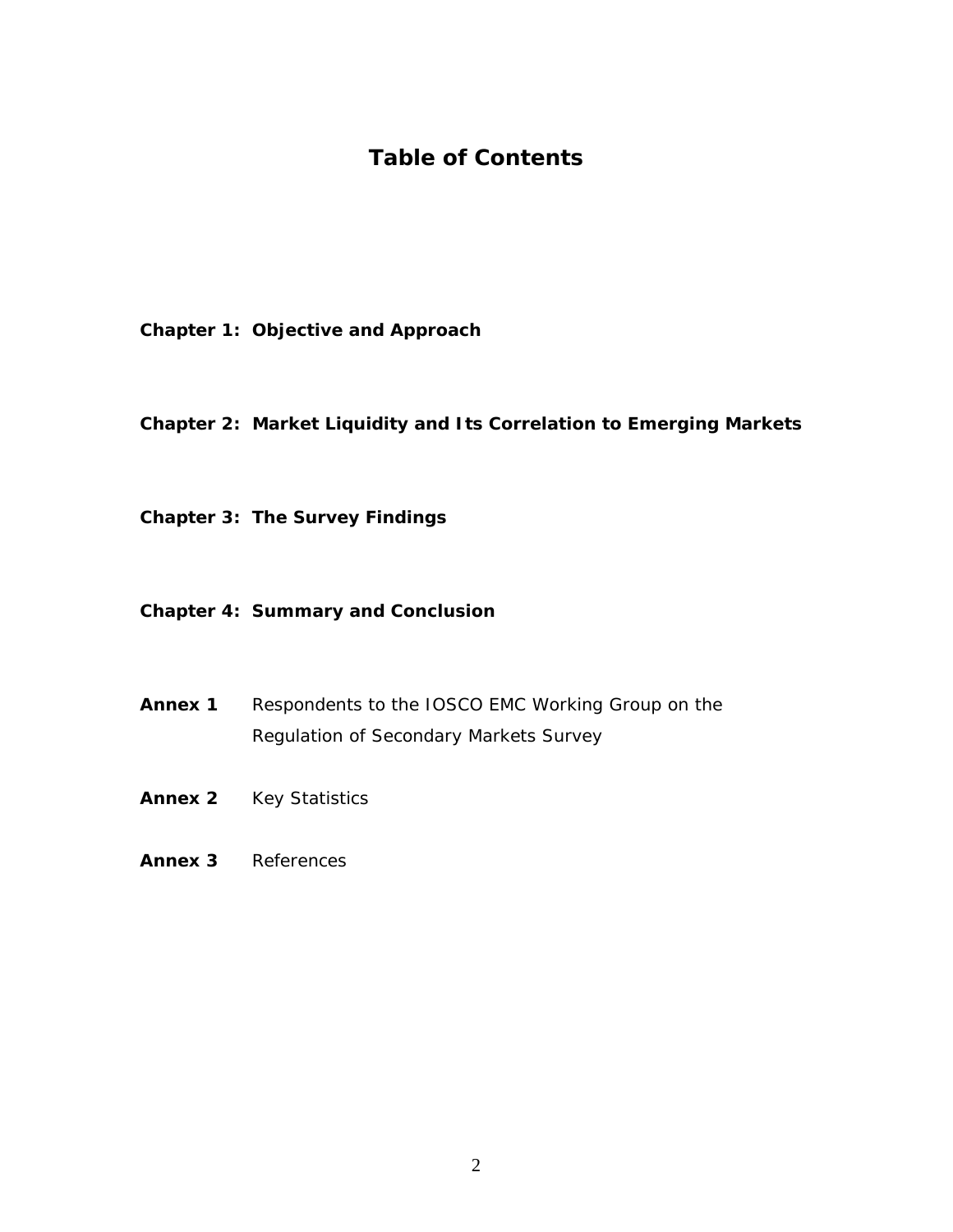## **CHAPTER 1: Objective and Approach**

## **Background**

The Emerging Markets Committee (EMC) approved a mandate to examine the factors that affect liquidity in emerging markets to be conducted by the EMC Working Group on Regulation of Secondary Markets. The detailed terms of reference of this mandate were subsequently approved by the EMC Advisory Board during its meeting in February 2006.

This report, aims to examine closely the relationships between market liquidity and factors such as market structures, financial policies, regulatory framework, trading infrastructure, the level of financial innovation and the breadth of a varied investor base. It seeks to identify and highlight initiatives by the various emerging markets to enhance liquidity and the success of such initiatives in achieving their objectives.

It is also the intention of this report to provide emerging market regulators with a greater understanding of the factors affecting market liquidity-i.e. those that typically lower transaction costs, facilitate trading and timely settlement, and ensure that large trades have only limited impact on market prices. Additionally, this report provides a review of the perspectives and experiences of other regulators in formulating policy and operational initiatives to enhance liquidity in their markets.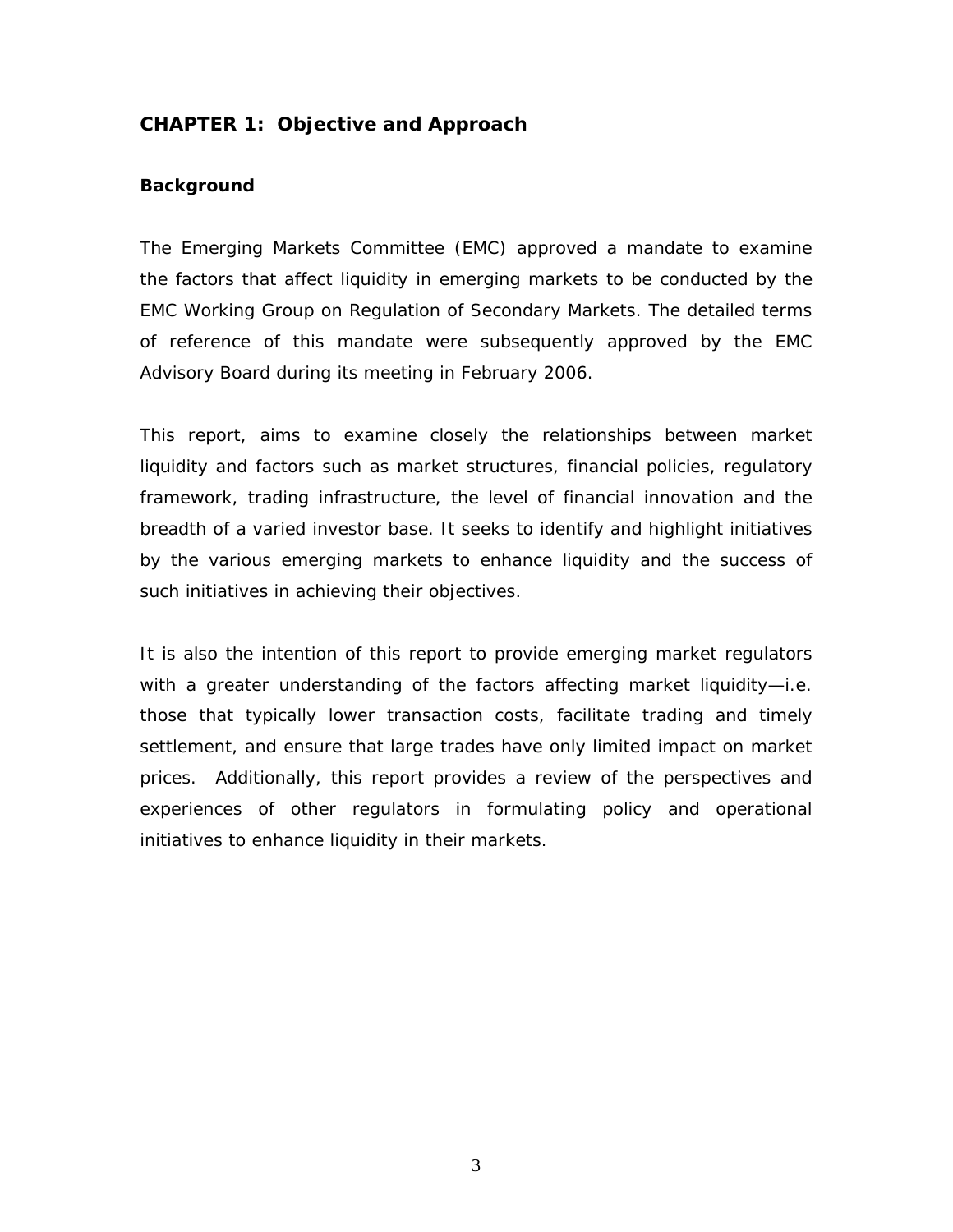#### **Survey Coverage and Responses**

Information for this report was gathered via a survey questionnaire distributed to all IOSCO Emerging Markets Committee members in July 2006.

The survey questionnaire comprised 19 questions which broadly covered macro drivers of liquidity, market micro-structure, regulatory reforms and products and services.

The survey questionnaire was formulated with a view to ascertain the impact various factors had on the issue of liquidity in emerging markets. These include:

- **Macro Drivers of Liquidity.** The survey sought to identify the drivers of liquidity or factors that may enhance or reduce liquidity in emerging markets. This area focused on the implications of the structures and design of financial systems in emerging markets on liquidity.
- **Market Microstructure.** Market microstructure issues encapsulate a variety of elements such as trade execution systems, transaction costs and price discovery mechanisms which include the transparency of trading information and general information dissemination. Issues relating to the behaviour and business conduct of market participants that may influence liquidity were also reviewed.
- **Regulatory reforms**. The survey sought to gather information from emerging market regulators on regulatory issues that may arise in relation to managing the process of deepening liquidity in the various market segments. It sought to identify the regulatory challenges that may arise from a broad range of reform measures on regulations and market structures to enhance liquidity.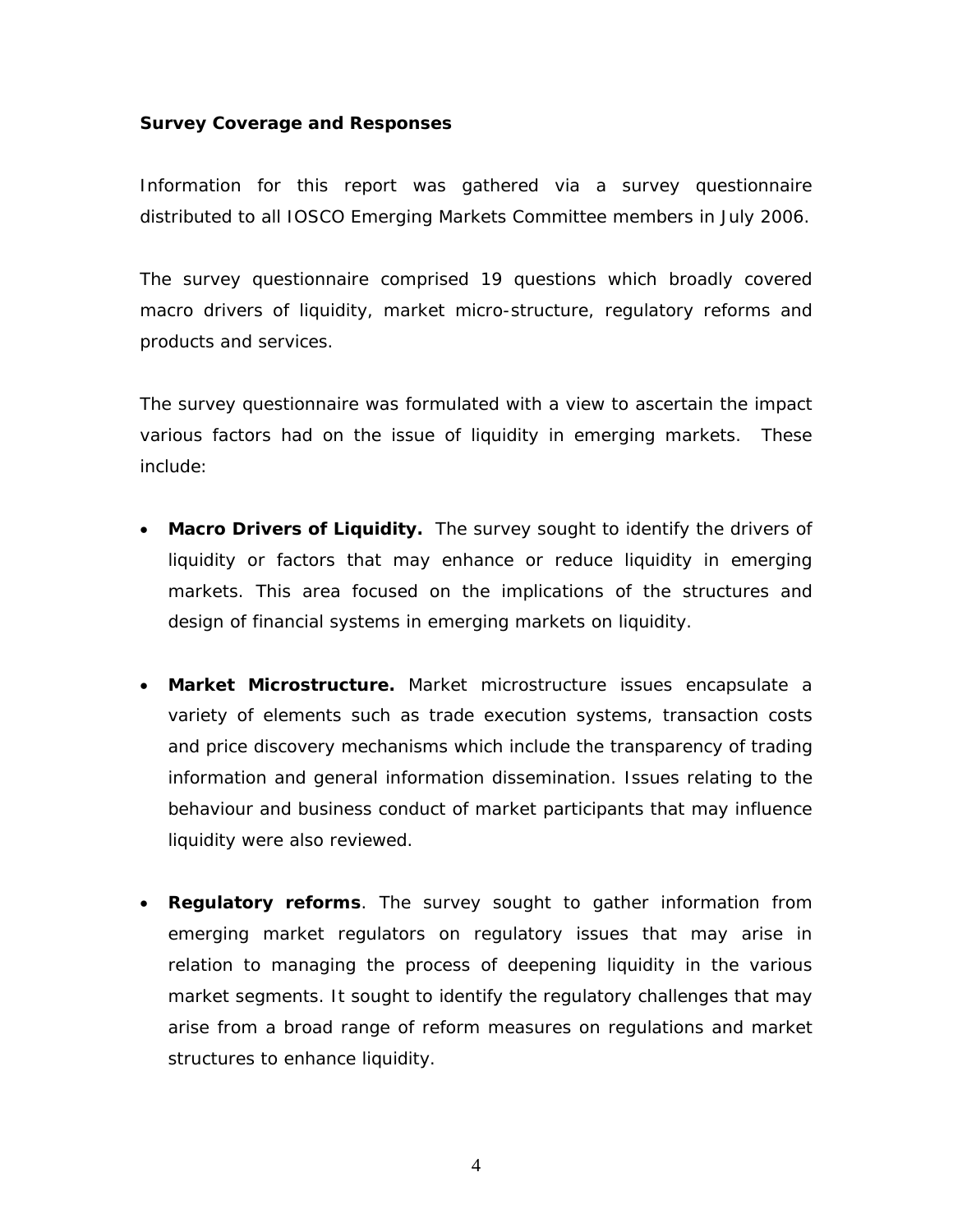• **Products and services.** The survey explored the impact of various products and services on liquidity. Within this context, the survey questionnaire sought to ascertain the impact of different types of market players as well as their investment strategies and styles on liquidity. For example, the use of hedging strategies has been perceived to have had a substantial impact on market liquidity.

Responses were received from 21 jurisdictions<sup>1</sup>. In terms of geographical spread, there were 3 responses from Asia, 6 from Europe, 5 from South America, 5 from Africa and 2 from the Middle East. A summary of the survey responses was discussed at the EMC Meeting in Shanghai in October 2006.

 $\overline{a}$ 

<sup>&</sup>lt;sup>1</sup> Responses were received from the IOSCO ordinary members from Bosnia Herzegovina, Brazil, Chinese Taipei, Costa Rica, El Salvador, Israel, Lithuania, Former Yugoslav Republic of Macedonia, Malaysia, Morocco, Nigeria, Oman, Panama, Peru, Poland, Romania, South Africa, Tanzania, Thailand, Turkey and Uganda.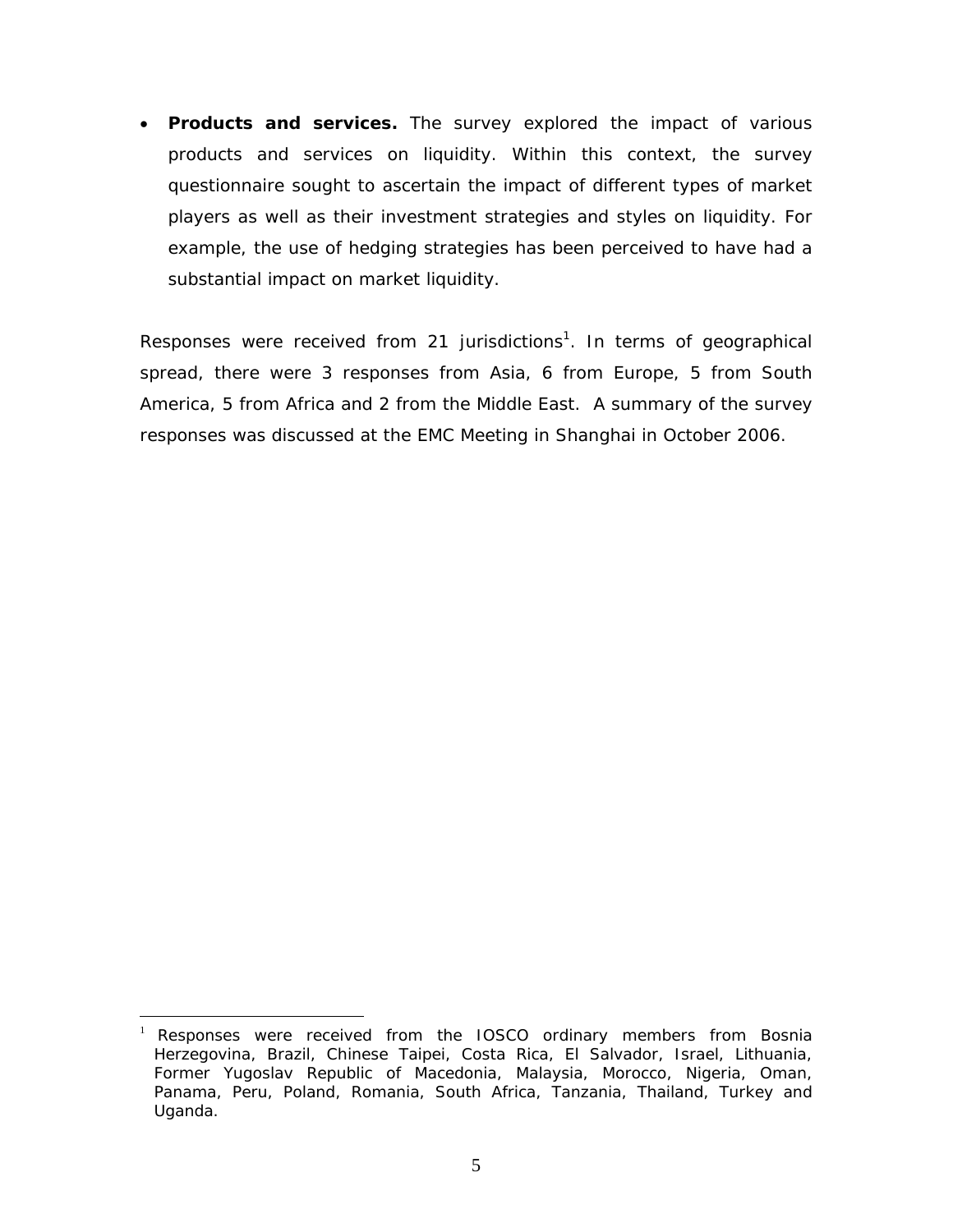#### **Chapter 2: Market Liquidity**

While not always easy to define and measure, liquidity is typically understood as the market's ability to absorb large amount of trades without causing excessive price movements. In addition, liquid markets are characterized by narrow bid and ask spreads. This means that transactions are carried out in a cost effective manner.

Liquidity in secondary markets determines the success of public offerings, reduces the cost and risk for underwriters and market makers. It also reduces the cost for investors via ensuring lower volatility and transaction cost. Thus, from a macro perspective, liquid capital markets are essential for the efficient allocation of capital, which results in lower cost of capital for issuers. At the micro level, a liquid market ensures access to a diverse range of investors with various trading strategies.

In general, it can be said that liquidity refers to the depth, breadth, degree of resiliency as well as trading speed present in a market:

- **Depth of the Market** the impact of large trade volumes on price movements;
- **Breadth of the Market**  the fraction of the overall market that is participating in the market's upward or downward move. In other words, it refers to the degree of tightness of the market and hence reflects the cost of changing positions. The bid-ask spread is a common indication of market breadth i.e. in a liquid market, spreads should be thin enough to prevent excessive price movements;
- **Market resilience**  the period of time taken to reach equilibrium in the event of significant price fluctuations. Such fluctuations are typically caused by either news-flows (normally negative news) or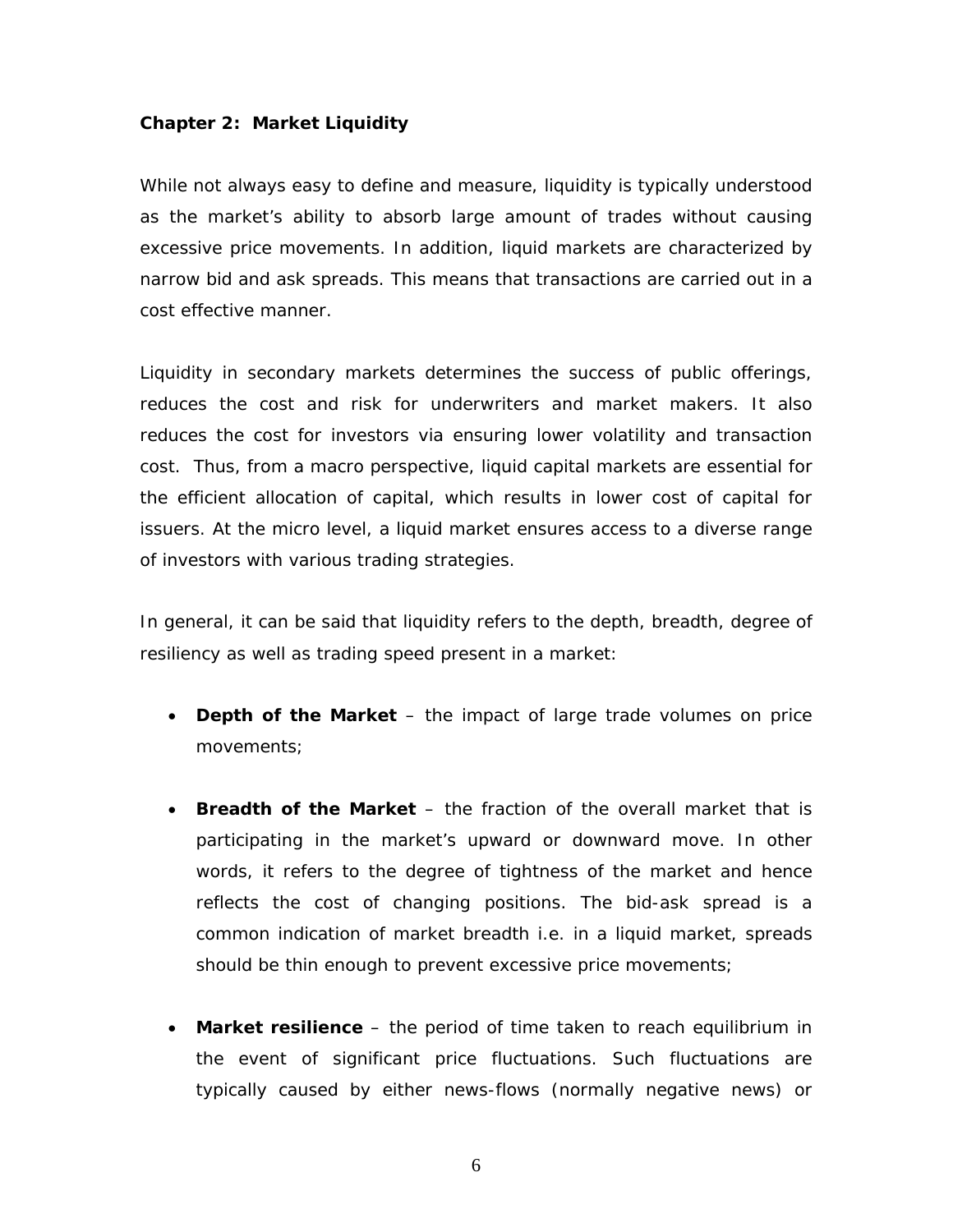large trade volumes. A resilient market is a robust market where prices revert to mean or fair value within a short period of time;

• **Time** – the speed at which trades are absorbed by the market. In a liquid market, trades are executed with a minimal time lag.

Traditional measures of market liquidity include trade volume (or the number of trades), market turnover, bid-ask spreads and trading velocity. Additionally, liquidity also depends on many macroeconomic and market fundamentals. These include a country's fiscal policy, exchange rate regime as well the overall regulatory environment. Market sentiment and investor confidence are also key to improving liquidity conditions. On a more micro level, the type of instruments traded, the nature of participants involved as well as the structure of the market will have a significant impact on market liquidity.

Market liquidity, an important factor that affects market efficiency, is primarily determined by the effectiveness and efficiency of the market's price discovery function. For instance, the uncertainty as to the execution price is low for liquid markets. This does not necessarily imply that the execution price is identical to the mid-price of the bid-ask spread; but rather that the deviation between the two should be predictable and minimal. In practice, this is likely to be associated with low and stable bid-ask spreads.

Liquid markets should therefore facilitate entry and exit in a manner that is least disruptive i.e. at minimal loss to nominal values, low transaction costs, and within a short time frame. The more liquid a market, the wider the set of potential counter offers for any outstanding transaction, and hence the higher the probability of a favourable match. Thus, investors are generally attracted to markets with higher levels of liquidity. Therefore, liquidity is crucial to both the growth and development of markets.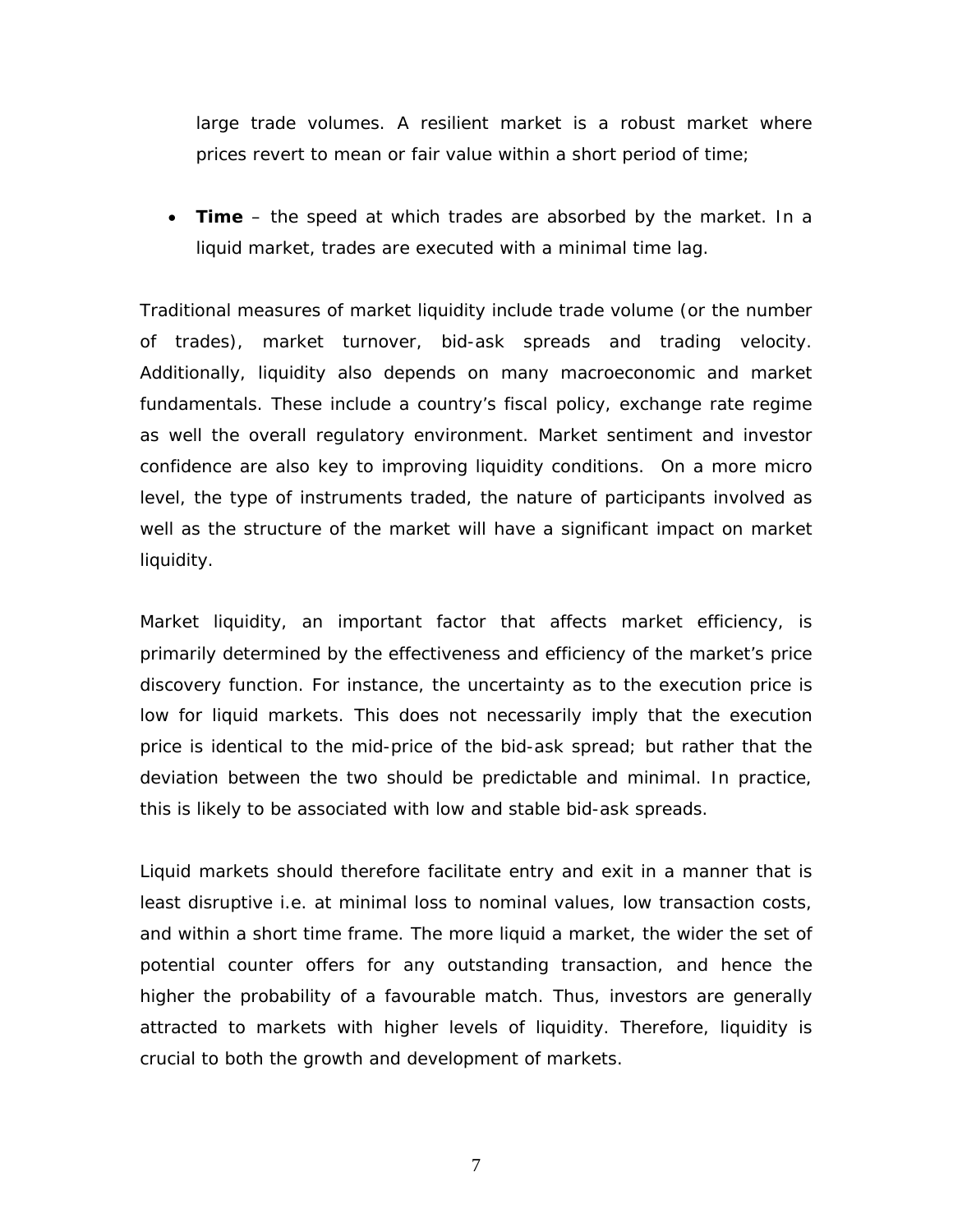Market liquidity is also crucial to financial system stability as a liquid market is able to better absorb systemic shocks. For instance, a liquid market is able to cushion the price volatility brought about by sudden shifts in investor risk appetite. This in turn helps to limit the potential adverse knock-on effects on the rest of the financial system as well as the broad economy.

Given its importance, it is therefore understandable why regulators place such a strong emphasis on improving overall market liquidity. Indeed, many regulatory, developmental and reform efforts within emerging markets are seen as having the key objective of establishing deep and liquid markets. The presence of liquid markets would in turn ensure a higher degree of investor confidence and market efficiency, and hence render the market more resilient.

#### **Factors Impacting Liquidity in Emerging Markets**

Liquidity is becoming a critical issue in capital market development initiatives. As markets become global, an accompanying threat to small and less developed markets is the drying up of liquidity in domestic markets with a concurrent transfer of that liquidity to other major markets in the region.

An important point to note is the adverse impact of financial crises such as the Asian financial crisis, as well as the Russian and Brazilian financial crises that ensued thereafter. The occurrence of these financial crises brought about significant market reforms across emerging markets. With significant measures put in place over the last decade, emerging markets have become more integrated into the global economic structure. Some emerging markets jurisdictions have intensified their momentum in adopting more sophisticated market structures and regulatory standards. This has resulted in sustained growth and greater stability due to increasing investor confidence in these markets. The obvious and imperative consequence of this is the positive bearing it has had on liquidity within such markets.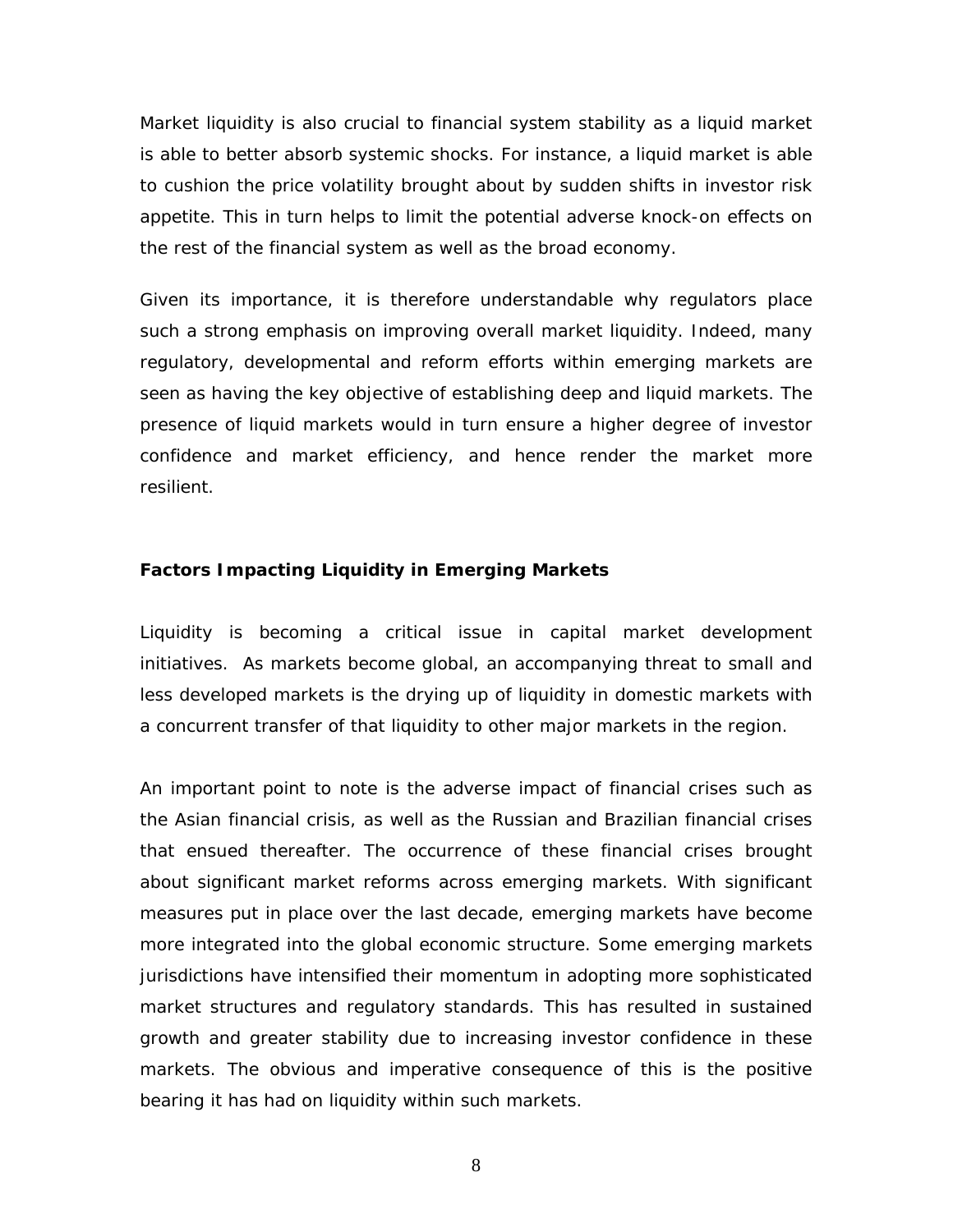The worst-affected countries during the 1997/98 crisis experienced a liquidity crunch that raised profound questions regarding the functions of the financial systems in these economies, as well as the sufficiency of the institutional framework that underlies them. The reaction since then has been to address relevant weaknesses not only to return confidence to the markets, but also to ensure that market structures were sufficiently resilient to impel any negative factors that may impact liquidity. One of the key lessons learnt was perhaps the immediate and in some cases, prolonged, effects that a reversal of investor confidence may have in a given market. Such reversals are almost always accompanied by a significant deterioration in market liquidity, with ensuing adverse consequences on the financial system and broad economy as a whole.

Regulatory authorities have thus begun to actively explore initiatives that will encourage the long term development of the different dimensions that contribute towards deepening markets. More often than not, the regulators' objective is to achieve a sustainable degree of liquidity in the markets, as well as to manage incidences of extreme trading activity. In other words, the regulators seek to ensure that the market is able to absorb and withstand any adverse impact that may arise in the event of a financial crisis. Thus, regulatory efforts are targeted to lend support to developing a structural framework that can ensure deep, broad and robust markets.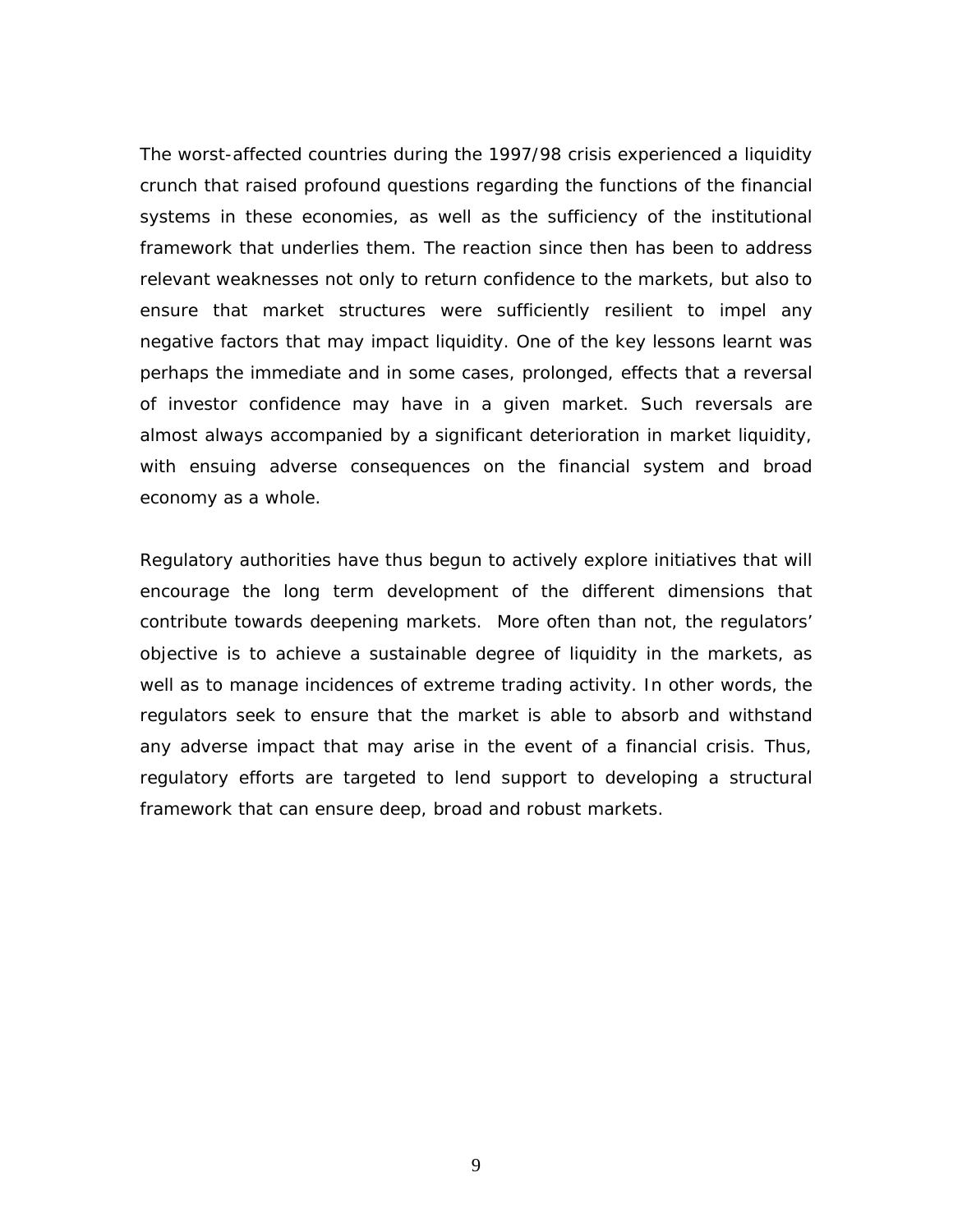## **Chapter 3: Factors Influencing Liquidity**

## **Introduction**

This chapter discusses factors which have been cited to impact market liquidity. The discussion below is primarily based on information collated from the survey responses as well as additional observations made in formulating the report.

Using the five year average of stock market capitalization as a percentage of GDP as a measurement (data from the World Bank), the smallest respondent markets were Uganda, Former Yugoslav Republic of Macedonia and Tanzania. The larger emerging markets in the sample were South Africa, Malaysia, and Chinese Taipei.

In relation to the survey responses, a few issues should be noted:

- Firstly, many responses provided information and qualitative insights unique to the responding jurisdiction.
- Secondly, in many cases, the success of the initiatives implemented by regulators was dependent on the overall domestic operating environment.
- Thirdly, responses suggested that instead of a dominant single factor, liquidity levels tend to be influenced by a combination of factors.
- Fourthly, while there has been no direct correlation observed, investor protection related initiatives have been critical measures in improving overall liquidity levels.
- And lastly, factors driving liquidity vary according to the individual market's level of development, given that the markets under review varied significantly in terms of size and sophistication.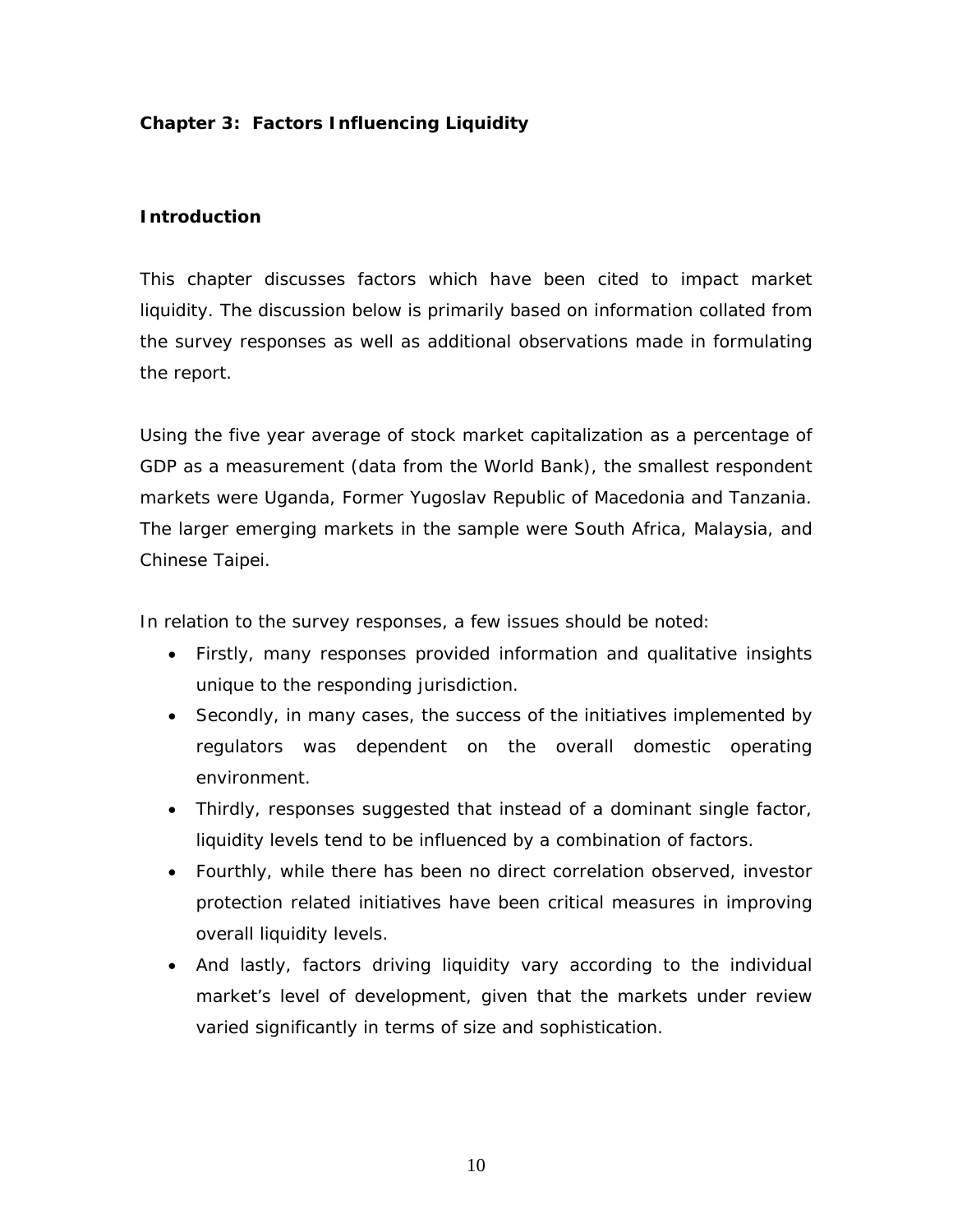More than 25 factors were highlighted. This report discusses the most significant of these measures.

## **1. Concentration of Ownership**

There is a very high degree of share ownership concentration in many emerging market jurisdictions, to the tune of up to 70% as cited by one jurisdiction. The survey suggested that the concentration of share ownership is highly connected with the share's free-float levels. Reasons cited for the high concentration observed are as follows:

• In many jurisdictions, the majority stake (in many public listed companies) is still tightly held by its controlling or founding shareholders. While public spread requirements are in place, many controlling shareholders are reluctant to allow large amounts of their company shares to be freely tradable. One of the reasons cited for this was their vulnerability to takeovers.

By and large, enhancing liquidity requires that there be sufficient free float in the market for the stock to be traded actively by investors – particularly institutional investors. The rising importance of free float is reflected by the fact that it is increasingly being used for determining the weighting of a stock on an index.

Free float was an issue for, among others, Malaysia, where the average free float is approximately 30 per cent of paid-up capital. Many companies in Malaysia are majority controlled by a small group of related parties and managed by owner-managers. However, efforts to enhance liquidity in the capital market were intensified with a series of measures introduced by the government and the regulator. These included the gradual relaxation of exchange control measures, divestment of government holdings to increase the free float of shares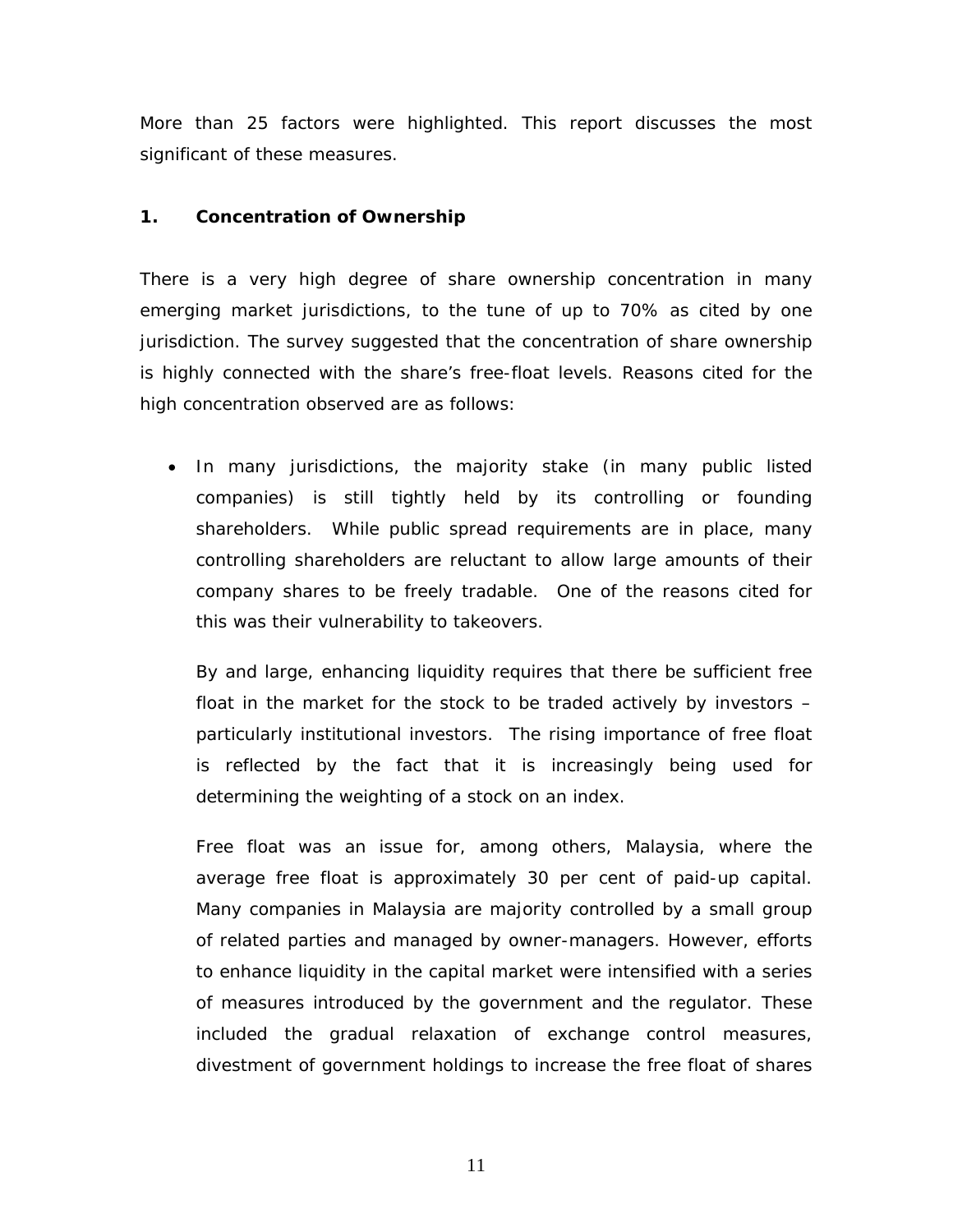and the liberalization of foreign equity limitation policy to new investments.

• Governments in emerging markets typically play a significant role in economic development, especially in the "strategic sectors". However, there is a visible trend towards divestment of government holdings in the more developed emerging markets, thereby allowing the private sector to play a more critical role.

A study conducted by Oman suggested that an increase in government holdings had an adverse effect on trading volume. Oman highlighted that their government's investment strategy tend to be long term in nature. The study found that market liquidity was negatively impacted by a substantial decline in the market's free float levels. Similarly, a study conducted by Hong Kong on the government's intervention in the market during 1998 showed that intervention had adversely affected the liquidity in the Hang Seng Index component stocks. $2$ 

- Another issue plaguing liquidity is the investor profile dominating a particular market. It was highlighted that investors are unable to take opposing positions in a trade when there is a lack of diversity in the investor universe. In such cases, several respondents highlighted that foreign participation was introduced to diversify the investor base.
- Lastly, pension funds as a "passive investors" with sizeable presence in a capital market may have significant impact on market liquidity because they often adopt a long-term investment strategy. This may have a negative influence on the level of shareholding concentration, and overall market liquidity. In an effort to improve liquidity in the

 $\overline{a}$ 

<sup>2</sup> *Free Float and Market Liquidity: Evidence from Hong Kong Government's Intervention*, Kalok Chan, Yue-Cheong Chan & Wai-Ming Fong, 1 March 2002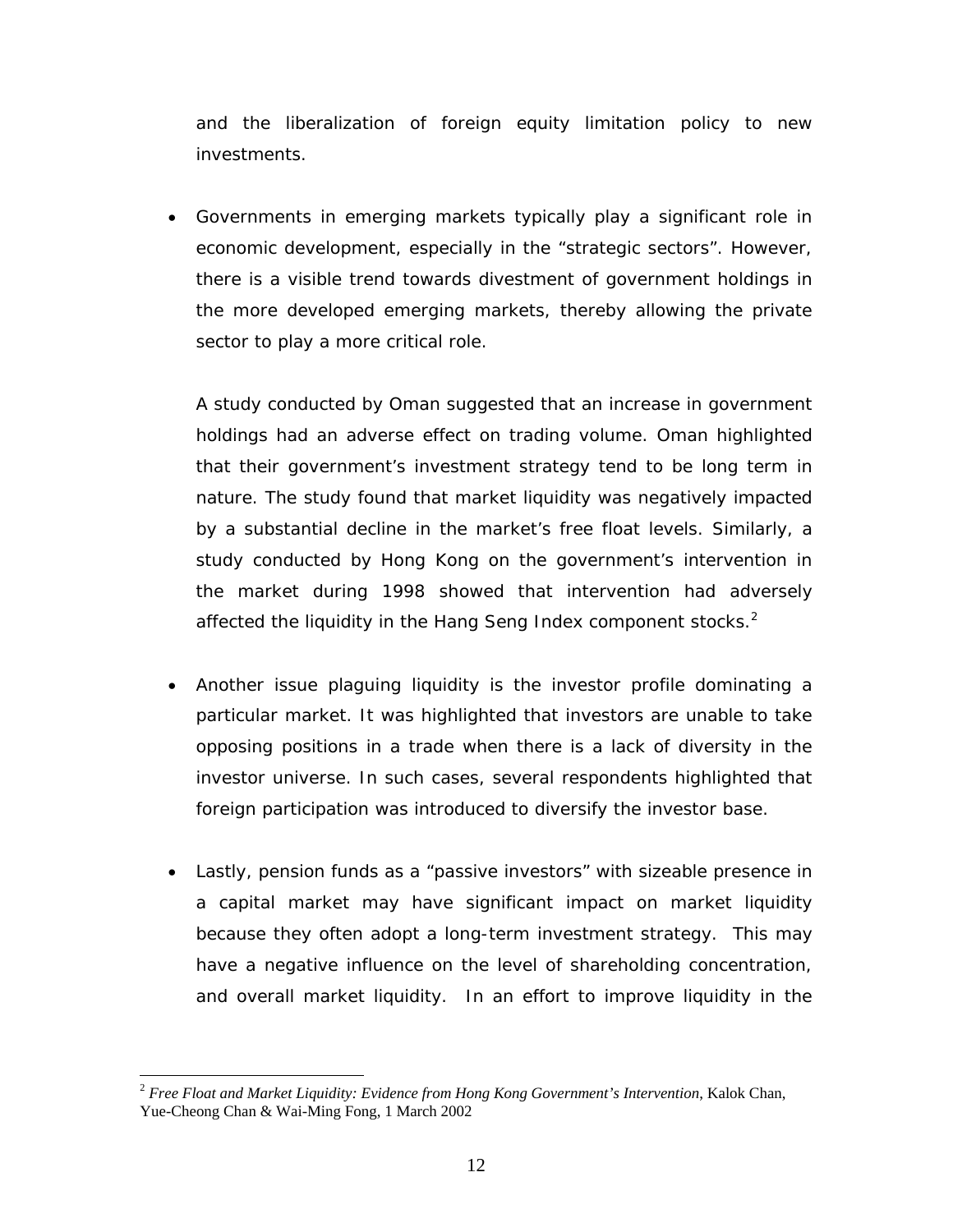capital market, the Employees Provident Fund in Malaysia significantly increased its allocation of funds to external fund managers.

## **2. Level of Free Float**

Free float levels were commonly cited by respondents as having an impact on liquidity. The MSCI defines free float as a proportion of share capital that is deemed to be available for purchase in the public equity market by international investors. The FTSE describes it as a measure to reflect the actual availability of stock in the market for public investment. In general, the free-float refers to the proportion of total shares issued by a company that is readily available for trading in the market. Many factors may impact the free float of a market, the more common ones being shareholdings by strategic shareholders who are not likely to trade the stock, limits in foreign ownership as well as other restrictions on ownership of shares.

In general, companies with the highest free float levels also generate the highest level of liquidity. This was clearly observed in Romania and Poland. To address this, minimum free float requirements are generally set at 25 per cent, although this figure varies between jurisdictions. Slightly less than 50 per cent of the survey respondents noted that there was a minimum free float requirement in their jurisdiction and the aim of this was to ensure that the markets function efficiently. In one market, Thailand, there was a concerted effort to increase free float levels – both through direct engagement with listed companies and offering incentives (for e.g. the SET is considering the possibility of reducing listing fees for firms with greater free floats).

In Malaysia, Bursa Malaysia introduced a free float adjusted index to, among other factors, encourage public listed companies to observe certain free float thresholds. In addition, a conscious effort is being made in Malaysia to engage with both public listed and government-linked companies (GLCs) to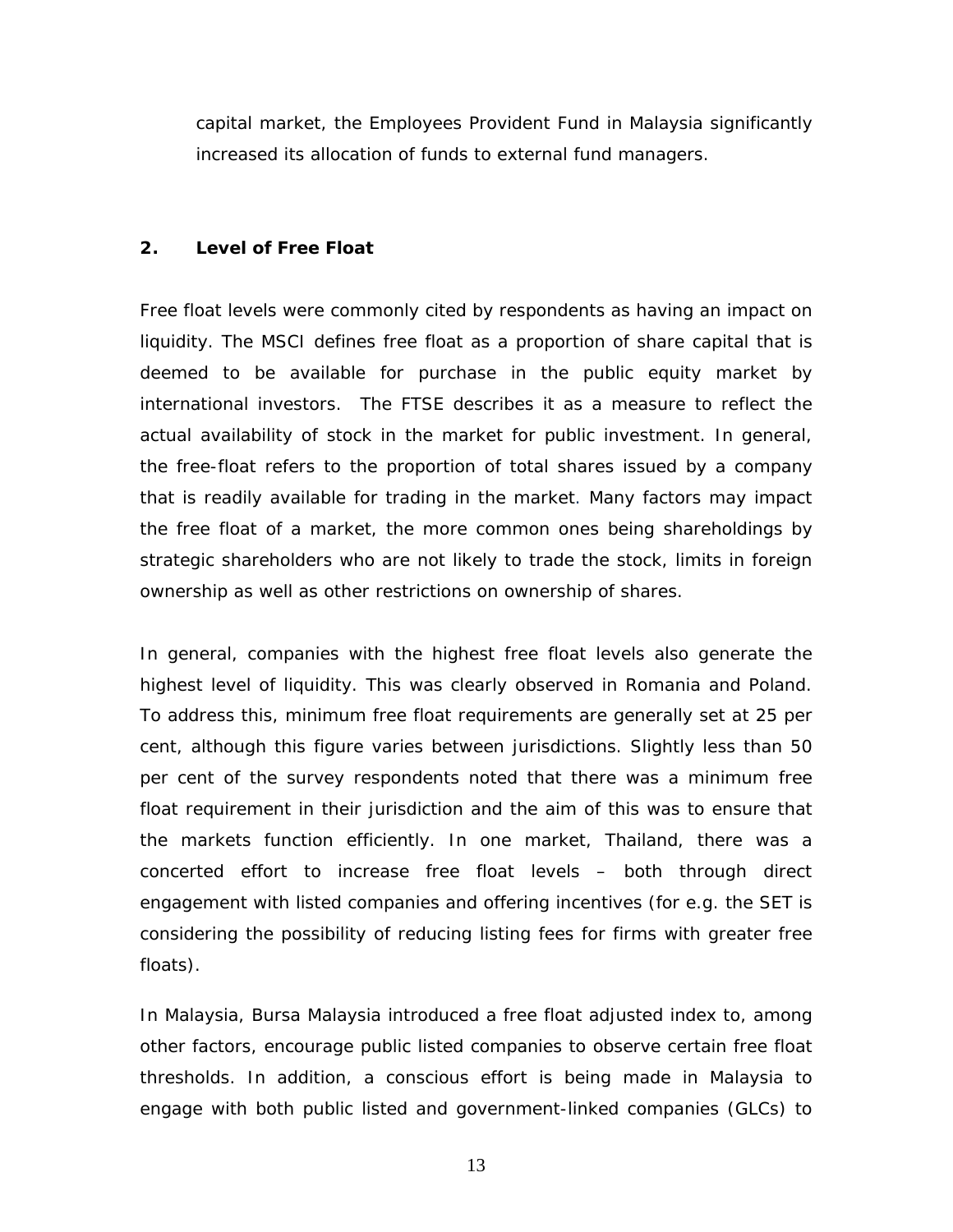encourage greater levels of available free float. For example, Khazanah Nasional, Malaysia's government investment arm, has recently issued exchangeable bonds which were exchangeable into shares of public listed companies owned by Khazanah as part of its commitment to divest progressively stakes in its core holdings to increase market liquidity.

Public listed companies have also been encouraged to consider initiatives that can help increase the level of free float through the use of equity linked products such as warrants, as well as exchange traded funds. Such measures are aimed at promoting greater retail participation in the equity market, as well as allowing government-linked investment companies to be able to pare down their stakes in GLCs in exchange for units in exchange traded funds, without exerting selling pressure on the respective shares and the overall market. This in turn helps to increase free-float and liquidity for listed GLC companies.

## **3. Foreign Intermediaries**

The liberalization of the intermediary sector by allowing foreign players to establish operations in their markets was also cited as an important factor in influencing market liquidity. The presence of foreign intermediaries and the ensuing higher number of players led to greater competition and indirectly enhanced the degree of market vibrancy. Malaysia highlighted that the liberalisation of intermediation services was driven primarily by the eventual need to compete with global players. However, Malaysia also recognized that an efficient intermediation sector would also help facilitate, to a certain extent, a deepening of liquidity in the market. Furthermore, the resultant greater global connectivity of intermediaries also allowed for greater access to international liquidity pools.

Responses indicated that regulators have been liberalizing their licensing regimes to increasingly include foreign players. Almost all respondents said that they permit the participation of foreign intermediaries in their market,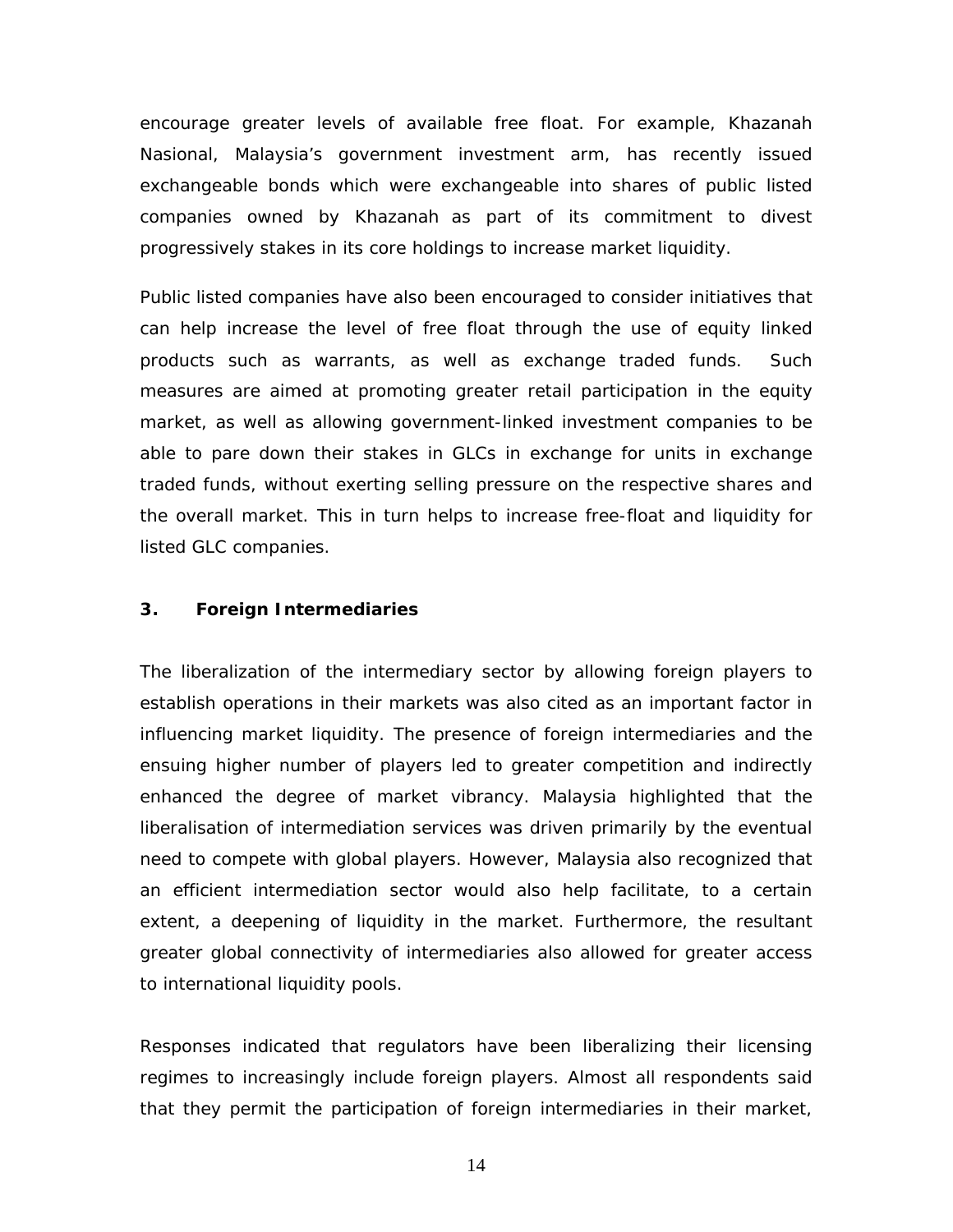although with some variations in the levels of licensing and domestic establishment or partnership requirements.

Meanwhile, the European jurisdictions adhere to EU regulations, which permit the freedom of establishment and movement. Some jurisdictions are also considering further relaxation of licensing requirements. Israel, for example, is considering allowing certain investment advisory and mutual fund management firms to market products and services without the need for a local license.

Although there is no strong evidence demonstrating a clear link between the establishment of foreign firms and liquidity, the general response nonetheless suggests that foreign participation may have helped enhance the standards and profile of the market as a whole. Furthermore, it is believed that the presence of global players leads to an injection of expertise and innovation especially in areas of product development and corporate services. Developments in such areas have generally been critical to ensure further growth and maturity in the domestic markets. This in turn would have a long term impact on enhancing investor access and confidence in domestic emerging markets.

#### **4. Market Access**

As emerging markets mature, many are exploring technological solutions to enhance efficiency and investor access to the market. More often than not, such measures seek to facilitate the channeling of global investment flows into domestic markets. Particular regard is normally given to global institutional and sophisticated investors who tend to demand greater control over their trades. This may require stock exchanges to re-configure their access granted to market participants, going beyond the traditional brokerdealers.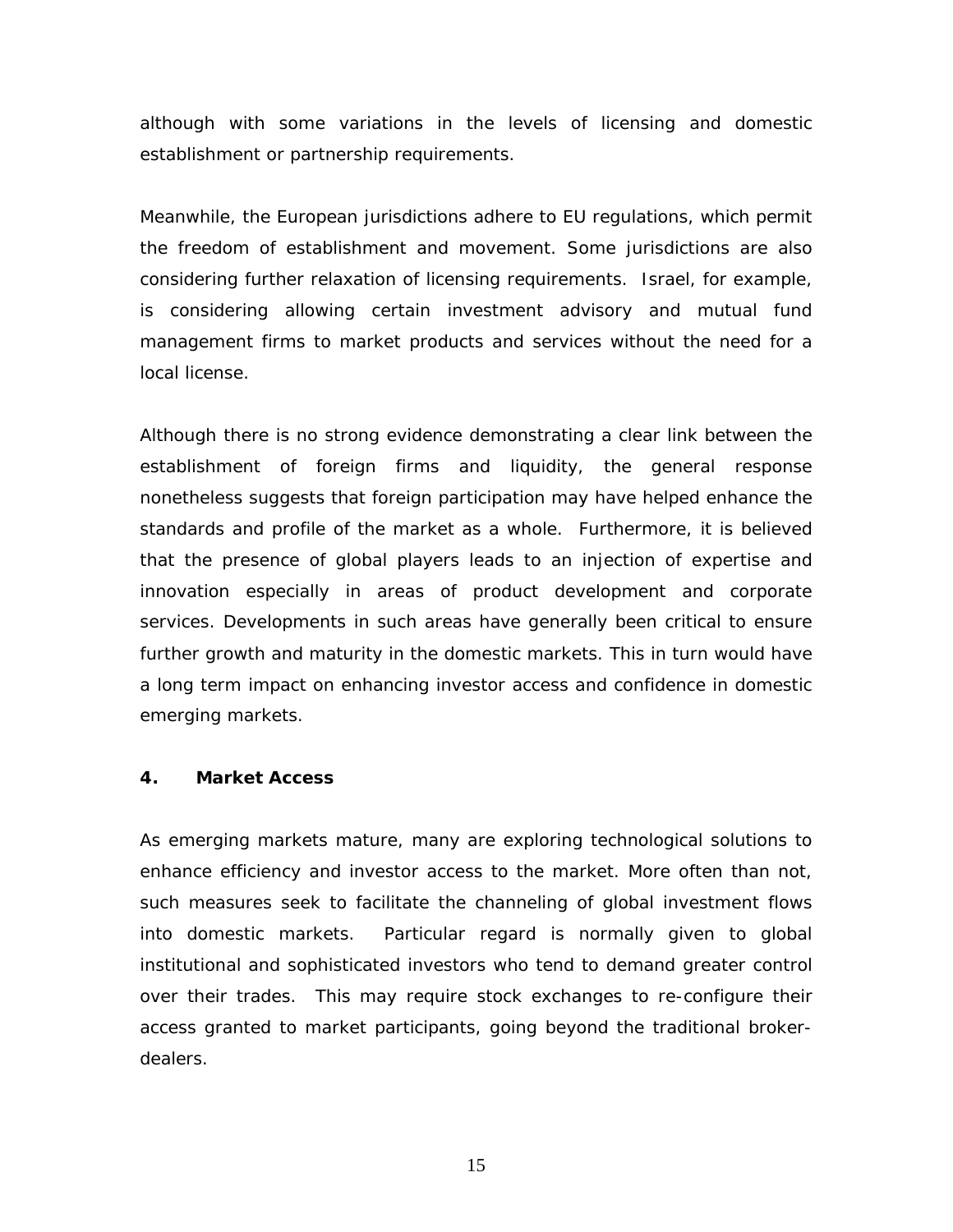With rapid globalisation of markets and heightened competition, exchanges are required to secure their market positions as well as to attract order flows from the international investment community. Exchanges in emerging markets have an urgent need to provide an efficient gateway for investors to access their markets. Examples of some mechanisms that has been implemented include Direct Market Access (DMA), development of an open interface technology (API) and as well as permitting remote access.

DMA and remote access are two examples cited by Chinese Taipei, Poland and Malaysia. The implementation of DMA is currently being considered by stock exchanges in Malaysia and Thailand. DMA offers zero touch execution as well as speed and anonymity of trades, These two criteria have increasingly become a necessity for investors such as hedge funds and longonly institutions. DMA is expected to allow access to a more diversified range of investors as it enables the adoption of various trading strategies, including those of algorithmic and programmed trading. Algorithmic and programmed trading allows investors to better align the execution of trades with clients' objectives, as well as allowing clients to have direct control over best execution.

The survey also suggests that that remote access is less developed within emerging markets, with Israel being the only respondent citing this as a development which has had a positive impact on liquidity.

## **5. Internet Trading**

In order to increase domestic retail access to the market, some jurisdictions have introduced the ability to trade via the Internet. Internet or online trading refers to securities trading activities where investors place orders and confirm trading results via electronic communication channels. In its more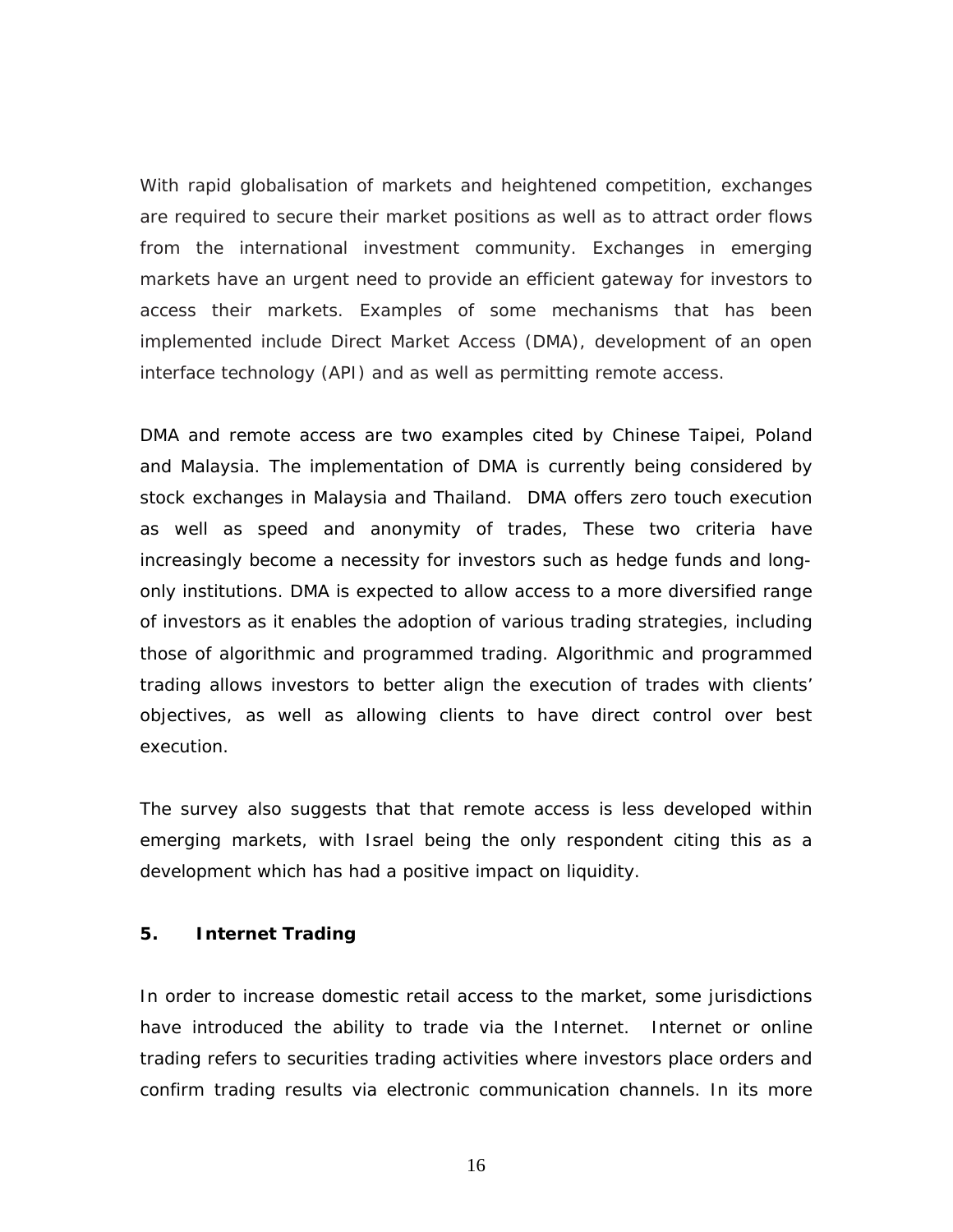advanced forms, the process is completely automated. A notable example is that seen in Korea, where the entire process from order placement and routing, order execution, to trade confirmation is fully automated, thus allowing the trade to be executed within the shortest possible timeframe. In less advance models, manual re-input of investors' online orders by the broker may be required.

The success of internet trading initiatives varies significantly from jurisdiction to jurisdiction. In general, its success is highly dependent on the availability of strong broadband infrastructure and high internet penetration levels. It also depends greatly on the differentiation in cost when compared with non-Internet trades. In the case of Malaysia, it was cited that the cost of Internet trades, while at a discount, was still not sufficiently low to encourage widespread trading via the Internet.

Alternatively, in some jurisdictions, the introduction of Internet trading has had a significant impact on enhancing market liquidity, particularly in the derivatives market.

It has been shown that online trading is beneficial to the market. The experience of several markets such as the US, Chinese Taipei and Korea suggest that online trading boosts trading volumes given the speed of execution as well as the ease by which orders can be made. At the same time, studies in Hong Kong and US have also shown that online investors are more aggressive risk-takers, and tend to hold stock for a shorter duration.

More importantly, it has also been shown that online trading enables the integration of different trading functions, thus ultimately reducing the cost per trade. This in turn provides investors with a greater impetus to trade.

The impact of internet trading is particularly significant in Korea, where online trading constitutes more than 50 per cent of total market trading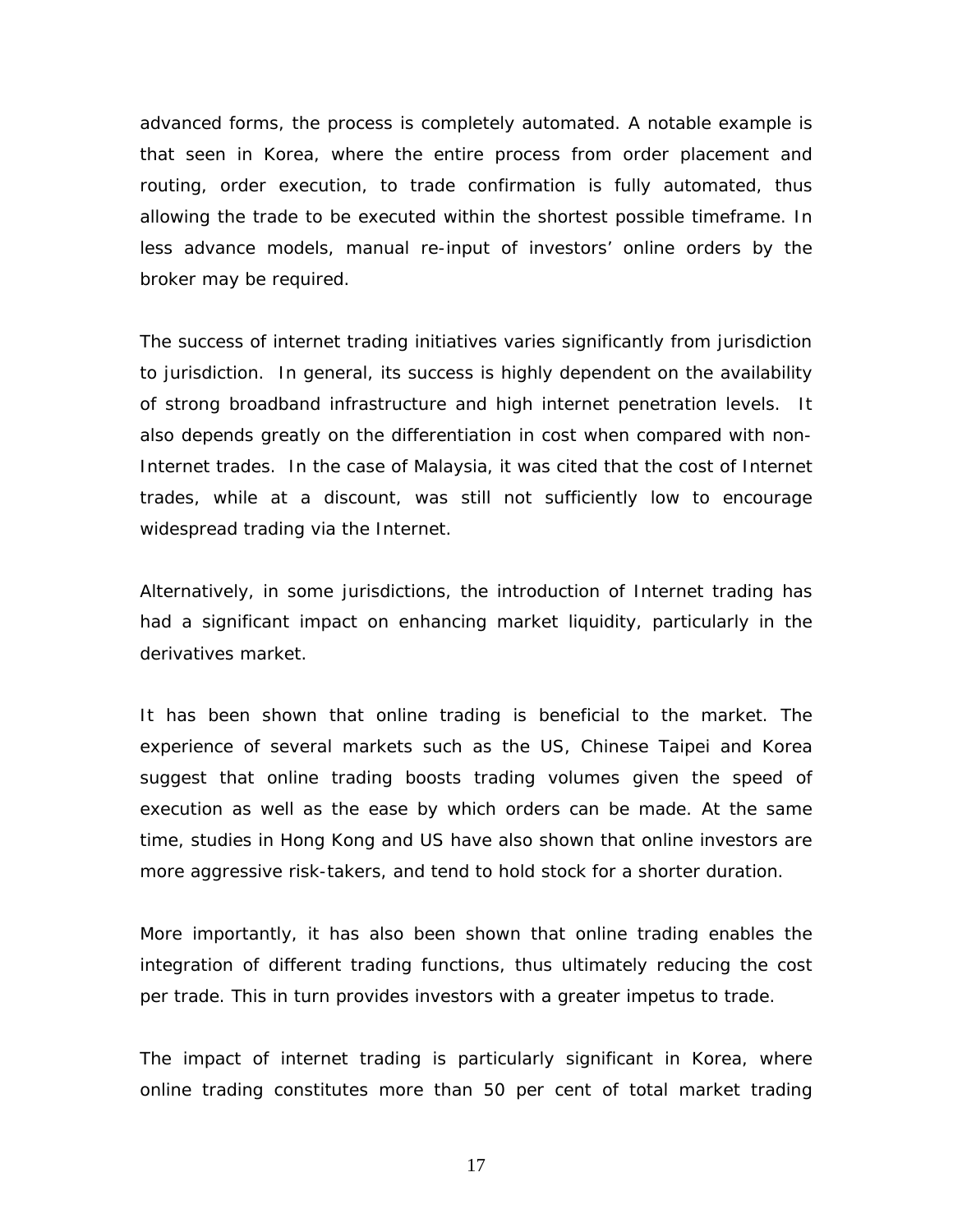volume. The prevalence of online trading has had a significant impact on transaction costs and hence investors' trading patterns. The lower transaction costs encouraged investors to trade more frequently in pursuit of short swing profits, thus making day trading more prevalent. Day trading now accounts for more than 30 per cent of the total trading value of the Korea Stock Exchange.

The impact of online trading can be seen from two perspectives. Firstly, provided that the internet infrastructure and penetration levels exist, it provides a fast and highly mobile channel for both trading and distribution. This has the capacity to attract large masses of retail investors to the market. At the same time, the competition that it posed to traditional trading channels led to an overall reduction in trading costs. In the Korean experience, traditional brokerage firms have seen their brokerage commissions decline due to online competition. The net effect has been a reduction in trading costs for the investors.

The access to a large pool of retail investors – and those that would actively trade in the market - through the internet would also contribute to greater levels of liquidity to a market.

## **6. Capital Account Liberalisation**

Capital controls or capital restrictions clearly have adverse implications on liquidity. Capital controls introduced by Malaysia in response to the Asian financial crisis in September 1998 had led to an immediate outflow of funds. Since then, Malaysia has been gradually lifting restrictions on capital controls and embarked on various reform measures in line with the objectives of the Financial Sector Master Plan (FSMP) $3$  and the Capital Market Master Plan (CMP)<sup>4</sup>. Recent measures of further liberalization have been well received by

 $\overline{a}$ 

<sup>&</sup>lt;sup>3</sup> Under Bank Negara Malaysia

<sup>4</sup> Under the Securities Commission of Malaysia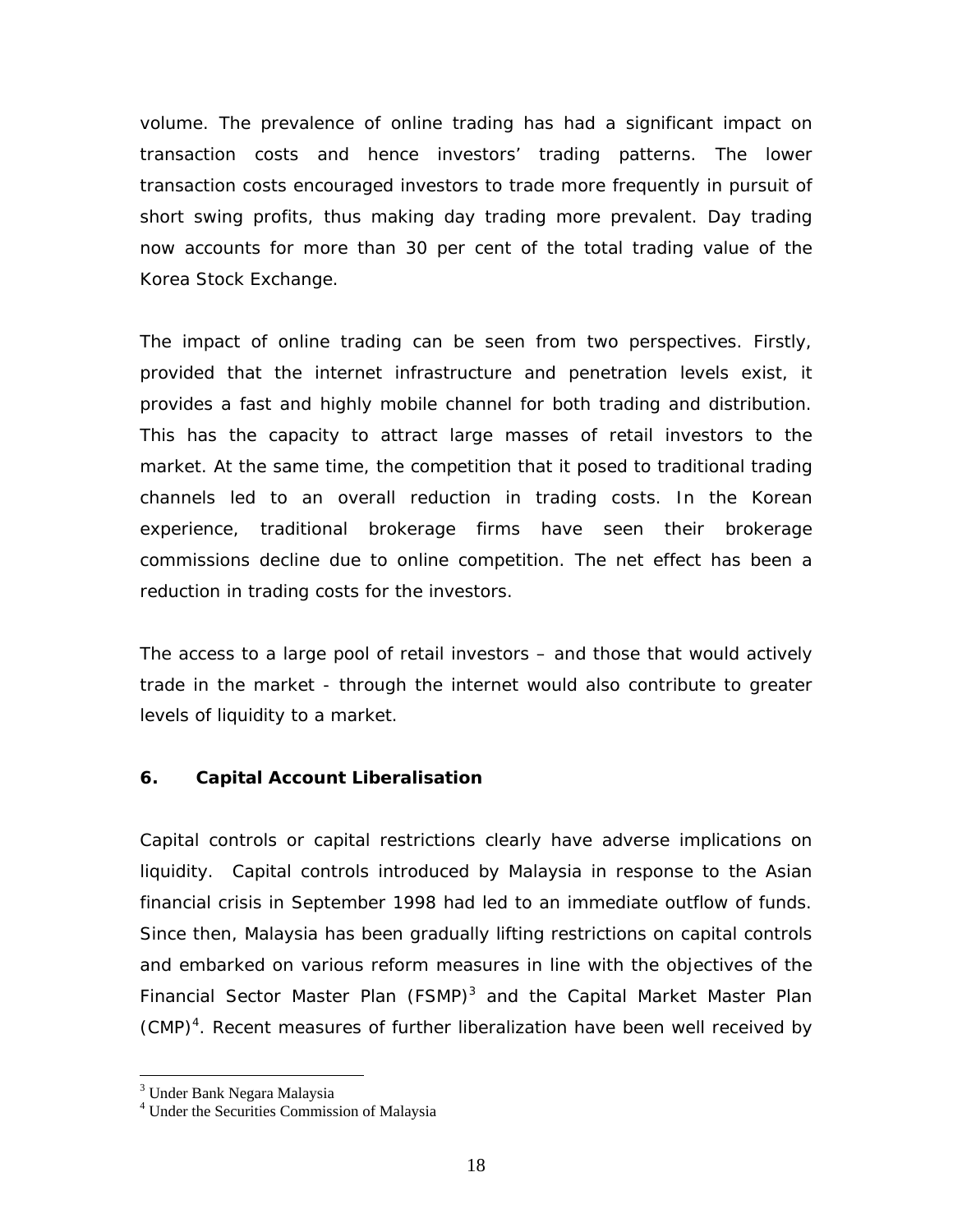foreign investors as some of the restrictions lifted include impediments that were set in place before the Asian financial crisis.

In Israel's case, it was observed that the abolition of foreign currency restrictions in the 1990s resulted in increased market liquidity. This was largely attributed to the greater opportunities for foreign investment, as well as the greater innovation seen in domestic instruments.

However, it should be noted that the lifting of capital controls could have a two-way affect on domestic liquidity. Despite the long term positive effects, the market could experience an outflow of funds in the short term as market players rebalance their portfolios in response to changing market circumstances. The extent of the outflow is highly dependent on the international competitiveness of the country, as well as the degree of friction inherent in the market.

The lifting of capital controls will enhance market integration with global capital markets. The ensuing higher degree of cross-border capital flows will often contribute to a higher correlation between domestic and global markets i.e. domestic share prices will become more volatile and reactive towards development in global markets. Such gyrations may have the adverse sideeffect of complicating macroeconomic and exchange rate policies. Higher exchange rate volatility may also potentially deter local companies from longer term investments. However, a higher degree of integration will also act as a push factor for further development of the domestic market. For instance, investors may pressure domestic intermediaries to upgrade their trading systems or domestic regulators to modify existing legal frameworks to support a greater variety of financial instruments.

It is also noted that one of the impediments faced by the Association of South East Asian Nations' (ASEAN) initiative for regional integration is the restricted access for capital. The move towards liberalisation of capital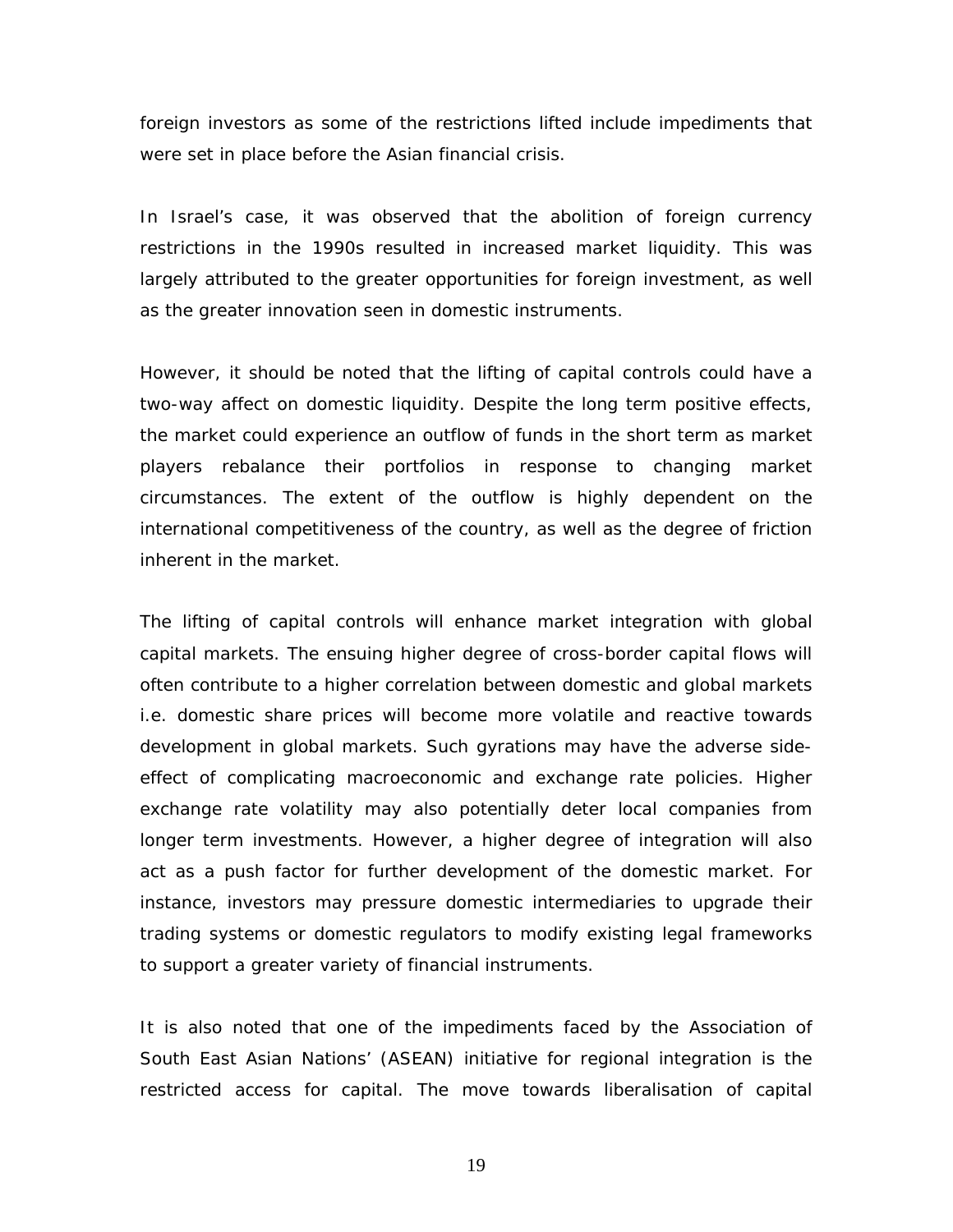controls will ease the inter-regional flow of capital and also streamline regulatory requirements accordingly.

#### **7. Transaction Costs**

In general, as compared with mature/developed markets, emerging markets have higher transaction costs attributable to lower volumes of trading. Furthermore, in some markets, there continues to be regulatory intervention on fees and levies as compared with market driven rate setting.

One of the issues examined was whether the overall cost structures (which include prevalent commission rates and taxes such as stamp duty and transaction tax) posed an adverse impact on trading, thereby affecting liquidity.

Several respondents answered in the affirmative, such as Chinese Taipei and Romania. Chinese Taipei highlighted that by lowering transaction tax, an increase in liquidity was seen. Romania meanwhile, cited its unique experience where a surge in liquidity was experienced as a consequence of the consolidation of its exchanges, which led to lowering of transaction cost.

On the other hand, jurisdictions such as Thailand responded that the lowering of transaction cost in their case did not impact market liquidity. Malaysia and Poland recorded a similar experience. As expected, an observation was made where jurisdictions with no capital gains tax experienced a higher level of trading volume.

It is noteworthy that exchanges today are moving rapidly towards lowering transaction cost to attract greater liquidity. Stock exchanges are selectively identifying areas that require a liquidity boost and where relevant, reduce transaction cost. The case in point is Bursa Malaysia's recent move to reduce transaction cost for its derivatives market. Further, in some markets, the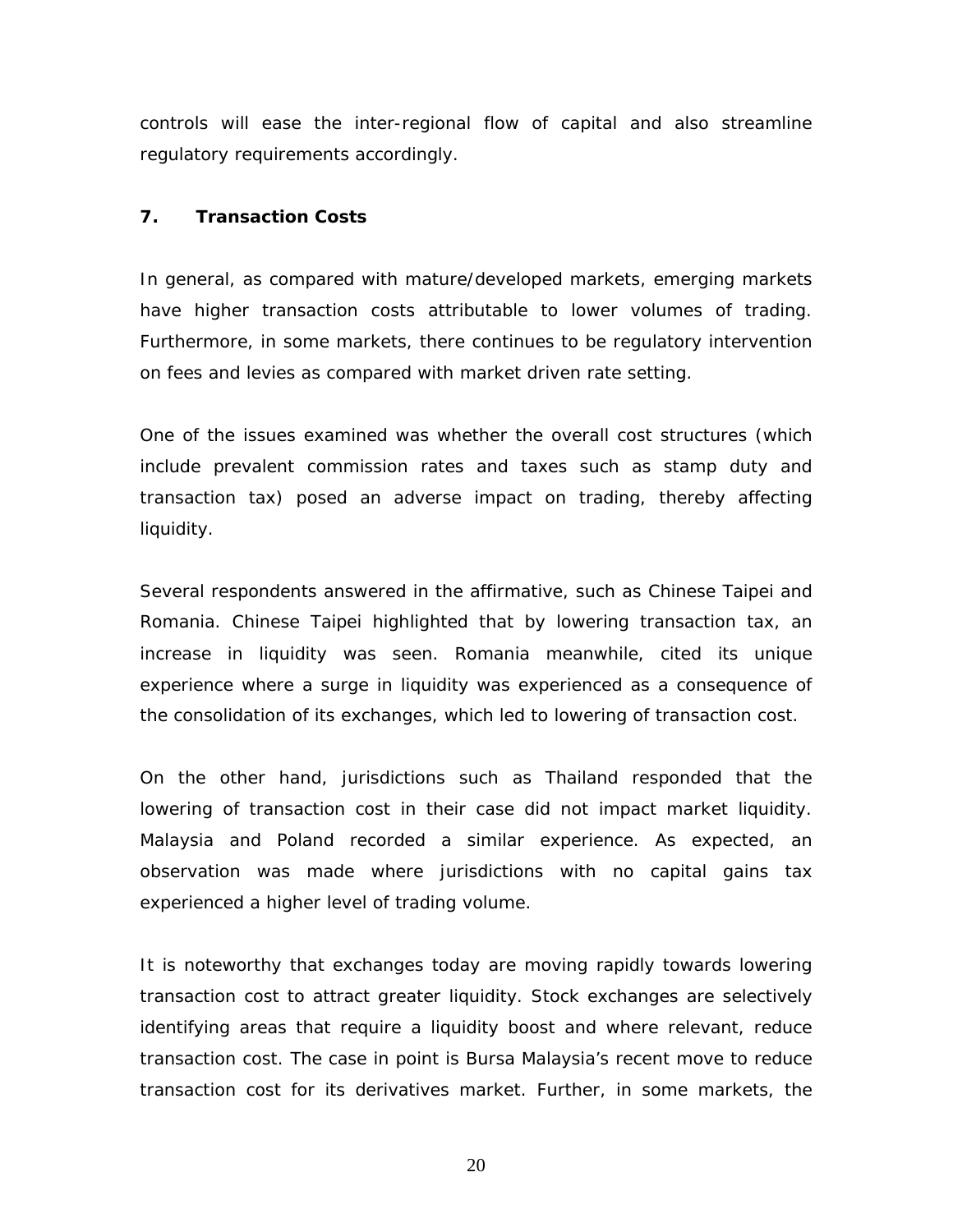introduction of direct access through online trading has resulted in a move towards disintermediation and generated greater competition with traditional brokerage business, with the effect of lowering commissions and fees, and ultimately costs. In markets such as Korea and Chinese Taipei, this has dramatically increased liquidity levels. Also, the move to liberalize the brokerage sector by allowing foreign players to compete with domestic ones is anticipated to result in a lowering transaction costs, although this may not have been the primary objective of the initiative.

One strategy to encourage vibrancy in the market is to ensure that investors are able to maximize their return on investments. Transaction costs are hence an important element in an investor's stock-picking and decisionmaking process – all else equal, investors will prefer jurisdictions with the lowest possible transaction costs. As discussed above, lower transaction costs would contribute to higher market liquidity.

## **8. Trading infrastructure**

In general, most respondents highlighted that technological advancement in trading systems have a positive impact on market liquidity. A state of the art and modern trading infrastructure has the following characteristics:

- It allows for more flexible trading systems. This in turn enables market institutions to launch new products and services in a more efficient and cost effective manner;
- It creates a more efficient trading mechanism. This results in a faster execution of orders, whereby the trading engine may, for example, cater for a continuous matching system or an auction mode which enables greater price discovery;
- Modern messaging system which enables future direct connection to other exchanges for strategic alliances or for DMA by foreign intermediaries;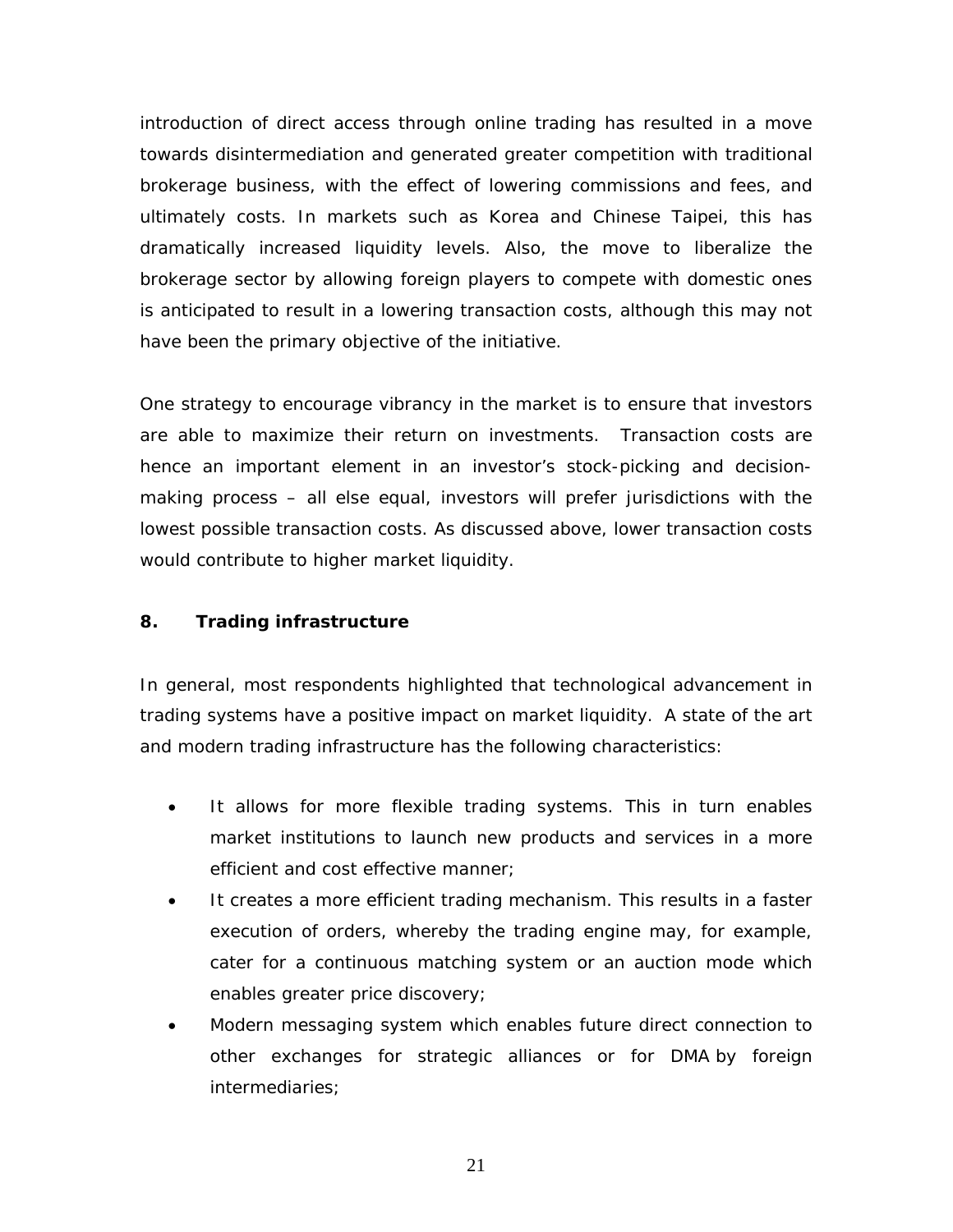- The system and underlying technology is sufficiently sophisticated, reliable and flexible to adapt to future changes in market volatility and trading volume. This also includes the ability to accommodate extended trading hours;
- Possesses system functionalities such as "*trading at last*" which may potentially increase volume. For example, Euronext experienced a 10% increase in volume by introducing this system functionality. In addition, sophisticated systems allow for more order types and permits user-defined trading strategies i.e. order types will no longer be exchange dictated but can be determined by the investor's trading strategies; and
- In some exchanges, a new trading platform will eventually allow the derivatives and equities market to converge into a single platform thereby allowing access to a greater pool of market players

The aim of technological enhancements in the secondary markets is to improve market access as well as to provide for different trading models. New technology may also act as enablers for the development of other market structures such as market making capacity, specialized models catering for thinly traded stocks or the trading of odd lots, etc. All of these are eventually expected to contribute towards enhancing liquidity in the market.

The technological enhancements that were most commonly cited in the survey were the availability of DMA and internet trading as discussed above. Less common in emerging markets are remote access mechanisms, electronic communication networks or alternative trading platforms.

It has been observed that markets that moved from manual, open outcry systems to automated systems tend to experienced significant positive impact on liquidity. For example, since 2005, trading in Brazil's Bovespa has been conducted exclusively through the electronic market. Floor trading was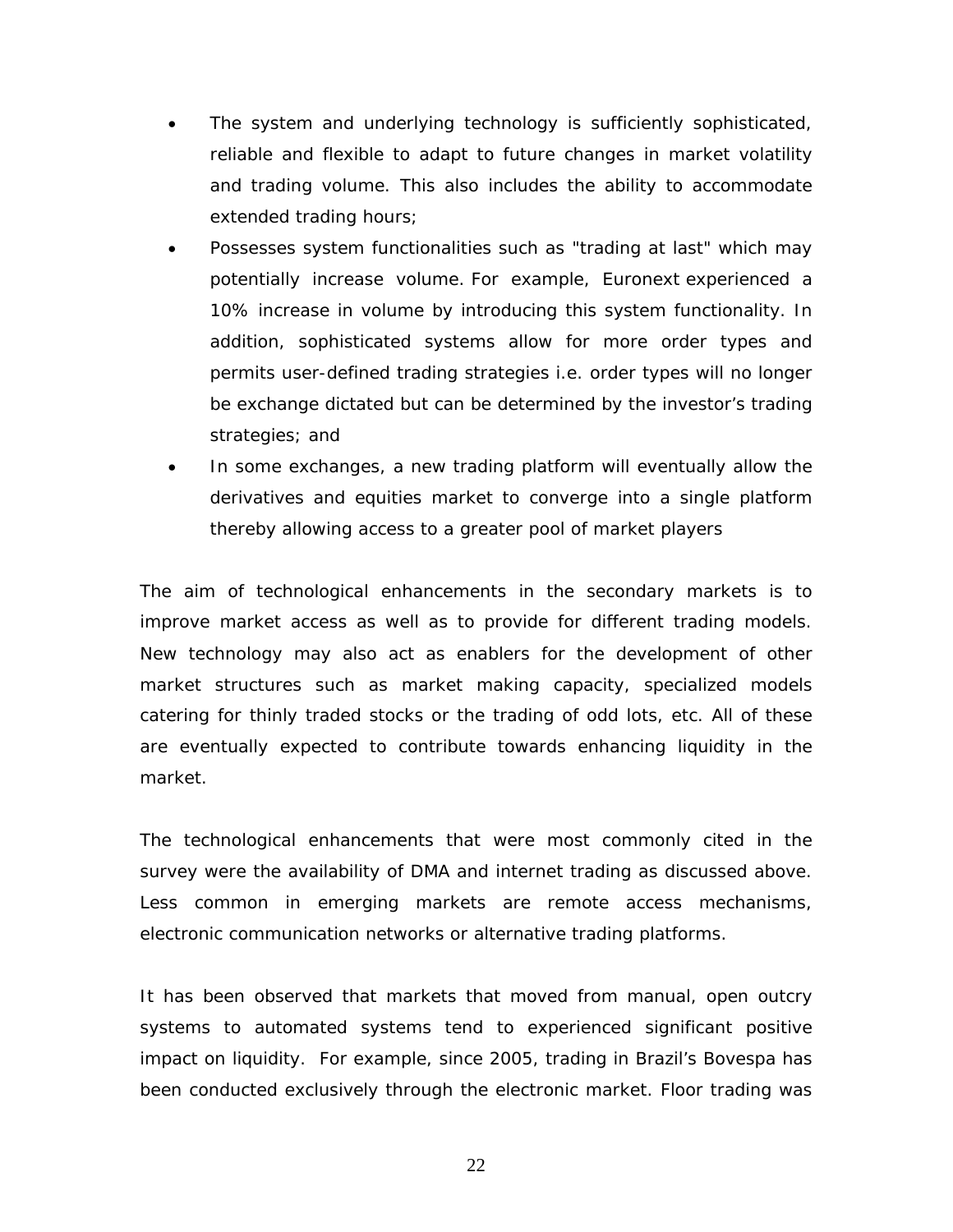totally eliminated. This in turn allowed for the introduction of up to 5 million offers a day. It also allowed for the possibility of order managers introducing offers directly into the trading system, through specific gateways. As a result, the market saw an exponential increase in the number of trades, lower volatility in asset prices (thus allowing for greater price continuity) as well as more fluidity in the system.

Poland noted that the introduction of an electronic, quote-driven trading system (the same as Euronext) has had a significant impact on market liquidity. It allowed for the continuous trading of stocks and derivatives, with API interface, which also made Internet trading possible. Internet trading in particular has had a positive impact on liquidity in the derivatives market, due to day-trades conducted on futures contracts.

## **9. Products**

The range of investment instruments available in a market has been cited as an important factor in increasing a market's attractiveness to investors. One of the main characteristic of a developed market is the availability of a broad range of investment products, especially those of derivative instruments. The availability of a diverse and sophisticated range of products provides options to a disparate range of investors with distinct risk appetites. Furthermore, the attractiveness of available investment instruments is also a crucial factor in facilitating the mobilization of savings into the capital market.

Respondents to the survey acknowledged that the breadth, range and degree of sophistication for products offered are crucial in attracting investors. This would in turn contribute to deeper market liquidity for the reasons cited above.

The types of products that are generally already available in emerging markets to enhance liquidity include the following: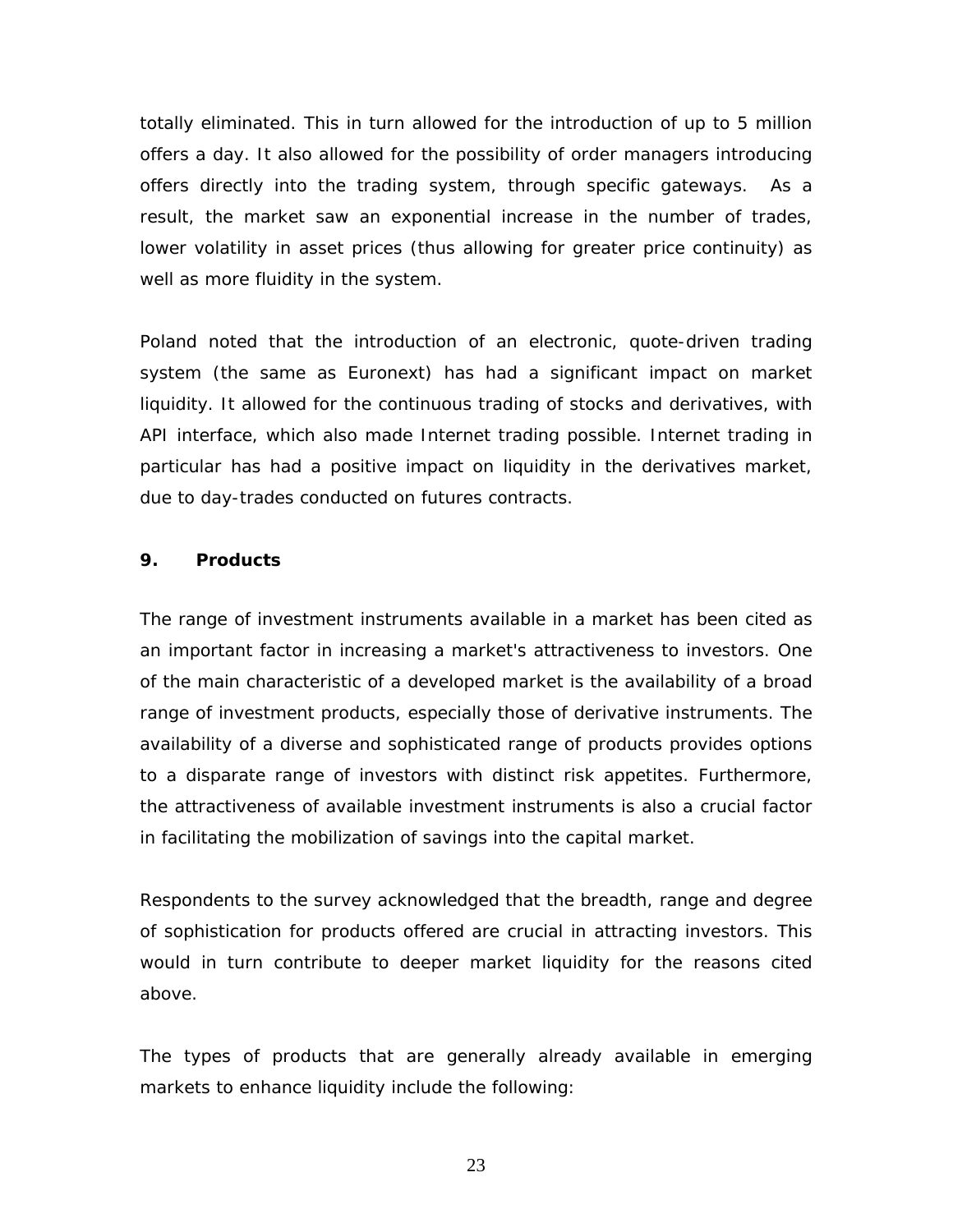- Derivatives products, which may have a direct effect on the trading of the underlying securities;
- Structured and call warrants as hedging instruments;
- Single stock futures (SSF), which has been successfully traded in India (accounting for approximately 50 per cent of trading in derivatives). However the introduction of SSF did not result in an increased level of liquidity for Malaysia. This suggests that the success of such products is not automatically assured but is highly dependent on the overall operating environment and investor profile within a given market;
- Exchange Traded Funds; and

 $\overline{a}$ 

• Hedge funds as an alternative investment option.

The importance of liquid derivatives markets was highlighted in a previous EMC report<sup>5</sup>. The problem emanated from the Asian financial crisis in the 1990s whereby most crisis stricken economies had relatively illiquid futures markets, thus limiting market participants' ability to hedge existing risk exposures. Inadequate understanding of the uses and of derivative instruments further magnified the problem. Since then, measures have been taken by several jurisdictions to further develop and spur the growth of derivatives markets.

Most respondents noted that their regulatory structures were facilitative towards the development of new products and instruments. Thailand, for example, mentioned that it has continually promoted the issuance of new instruments in an attempt to ensure a greater range and variety of available instruments in its capital market.

<sup>5</sup> *Causes, Effects and Regulatory Implications of Financial and Economic Turbulence in Emerging Markets*, Emerging Markets Committee, November 1999.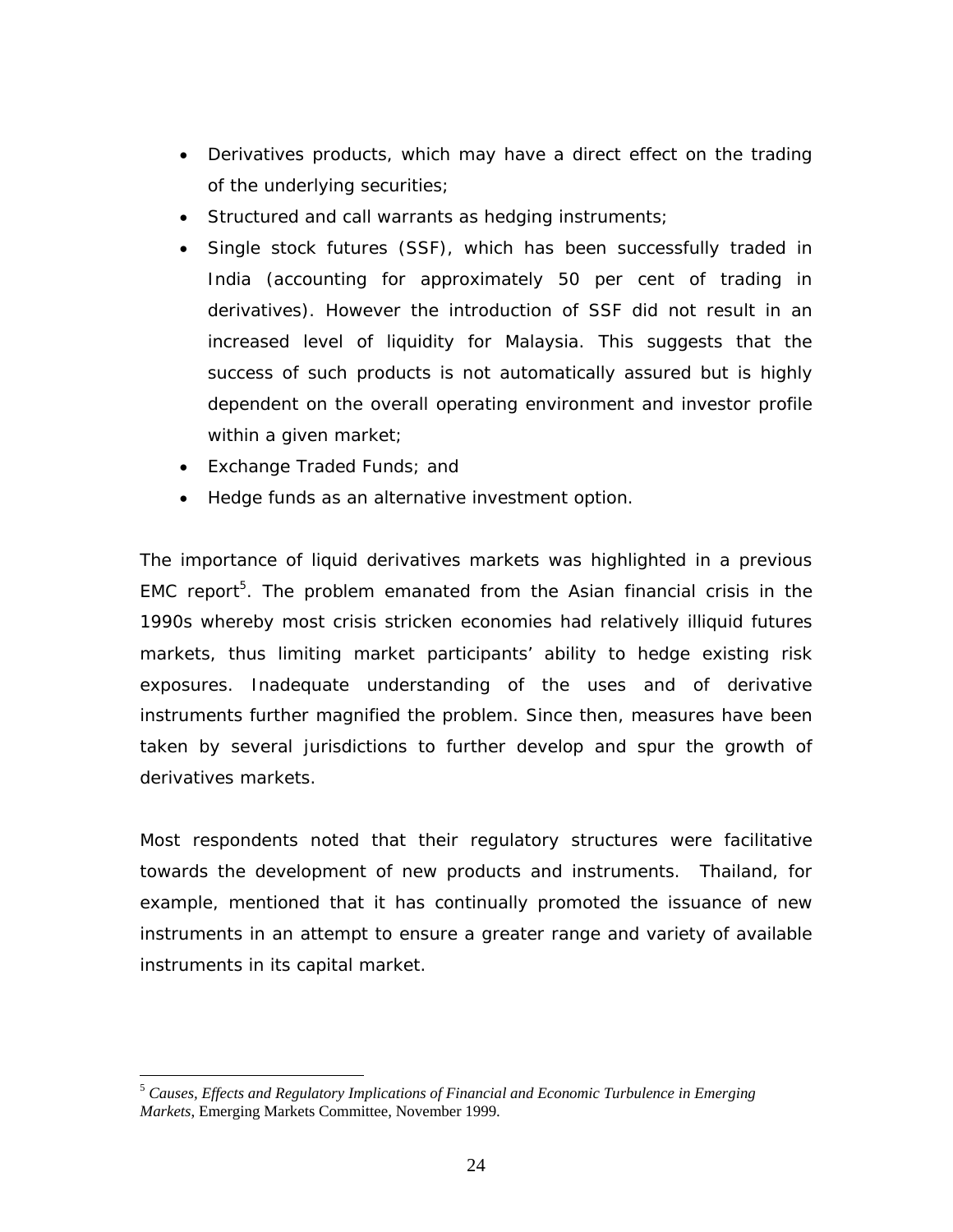Israel noted that its market's appetite for sophisticated investment products has grown over the last six years. This has in turn contributed to higher market turnover. For example, investors on the Tel-Aviv Stock Exchange (TASE) currently have access to leading international market indices including those of Dow Jones, Euro-Stoxx, Nikkei, S&P 500, FTSE 100, Nasdaq 100, DAX, Hang Seng and FTSE China. Although the impact of these products on liquidity has not been empirically tested, the trade in these products currently exceeds 20 per cent of average daily turnover.

#### **10. Dual Listings / Cross-listings**

Traditionally, firms that seek a secondary foreign listing in addition to a domestic primary listing do so in order to increase investor visibility as well as to benefit from a lower cost of capital (which arises because their shares become accessible to a larger pool of global investors). Furthermore, by cross-listing in a jurisdiction with a higher profile and perceived standards, the firm is also signaling that it is voluntary committing itself to higher standards of corporate governance. In this way, firms attract investors who would otherwise be reluctant to invest.

Chinese Taipei responded that there are five foreign companies currently dual-listed on TSEC in the form of "Taiwan Depositary Receipts". Since these stocks are traded in several jurisdictions, the possibility of arbitrage trades may contribute to higher stock liquidity in the markets where they are listed.

Since Israel has shares which are dual-listed in the US, the TASE has introduced measures to facilitate their trade such as opening an account at the Depository Trust Company (DTC). At the same time, a number of structured products linked to the Israeli TA-25 index are traded in European exchanges, including those of Zurich, Frankfurt, Stuttgart, and Milan.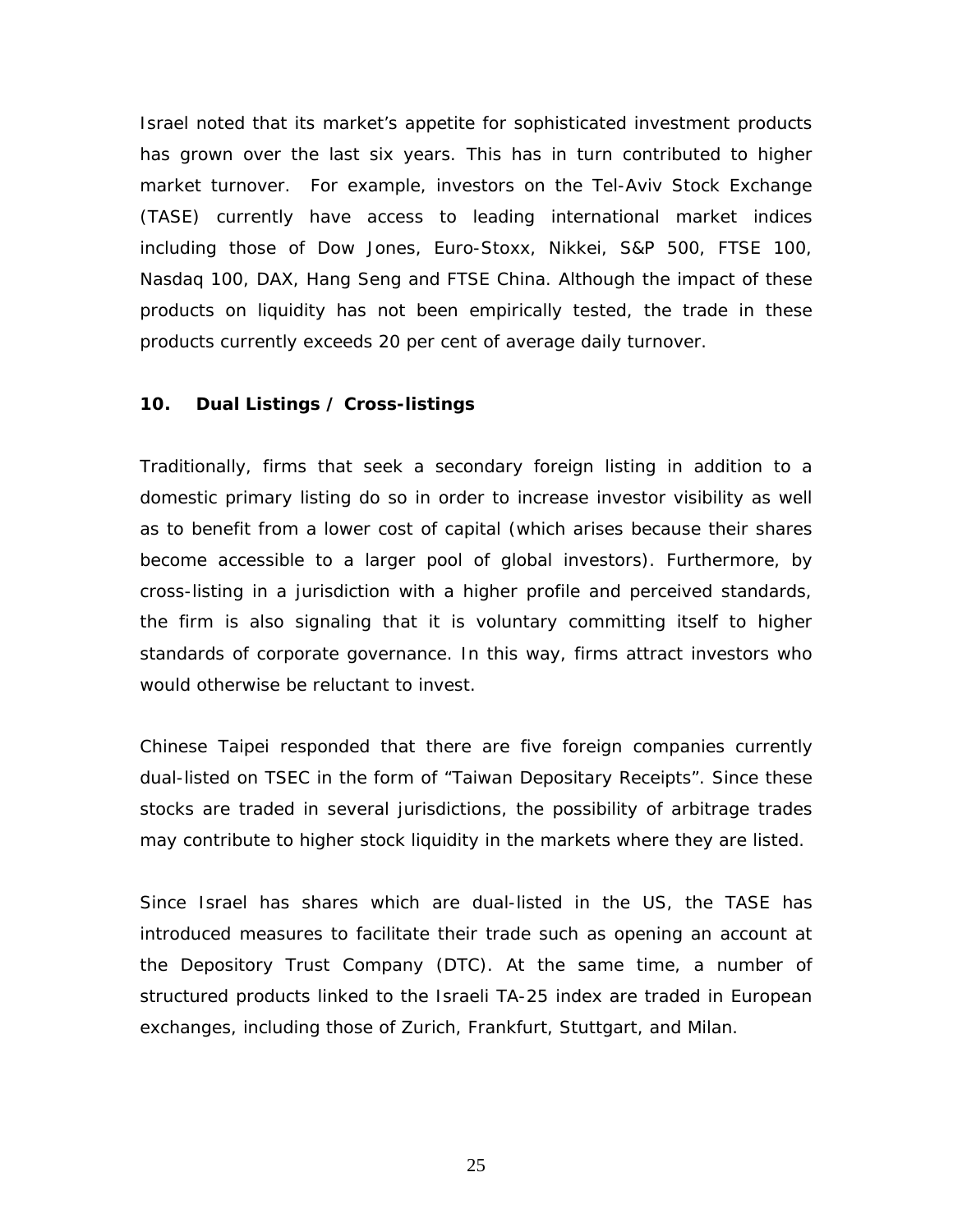#### **11. Retail Participation**

The survey also examined whether retail participation had an impact on liquidity given that pools of savings in the retail segment are essentially natural sources of liquidity for any given market. Certain jurisdictions reported an increase in retail investor participation through educational programmes such as investor seminars and road-shows. Some jurisdictions have also introduced networks to facilitate retail participation through remisiers or commissioned dealer's representatives who act as agents for retailers. Strong retail participation can be seen in jurisdictions such as Thailand, Malaysia and Chinese Taipei. In these jurisdictions, retail participation can often be a major driver of liquidity. In essence, the contribution of retail clients to market liquidity cannot be discounted.

The importance of greater retail participation is that it provides a balance against institutional investors – especially those that "buy and hold" – in a market. It has been argued that the diversity of market participants with their differing needs, risk appetite and investment horizons have a positive impact on liquidity. This effect is especially notable in markets such as Chinese Taipei and Korea, whose high levels of retail participant have contributed to high market trade volumes.

Greater trading access brought about by the increase in online trading has been a significant factor in attracting retail investors. However, some markets have since witnessed ensuing excessive volatility in their markets.

Reponses to the survey also suggest that while most regulators encourage a higher degree of retail participation, the effort is primarily focused on attracting "informed" investors i.e. investors who are aware of the risks and benefits of investing. In order to achieve this, most regulators focused on active organizing of seminars and investor education programmes.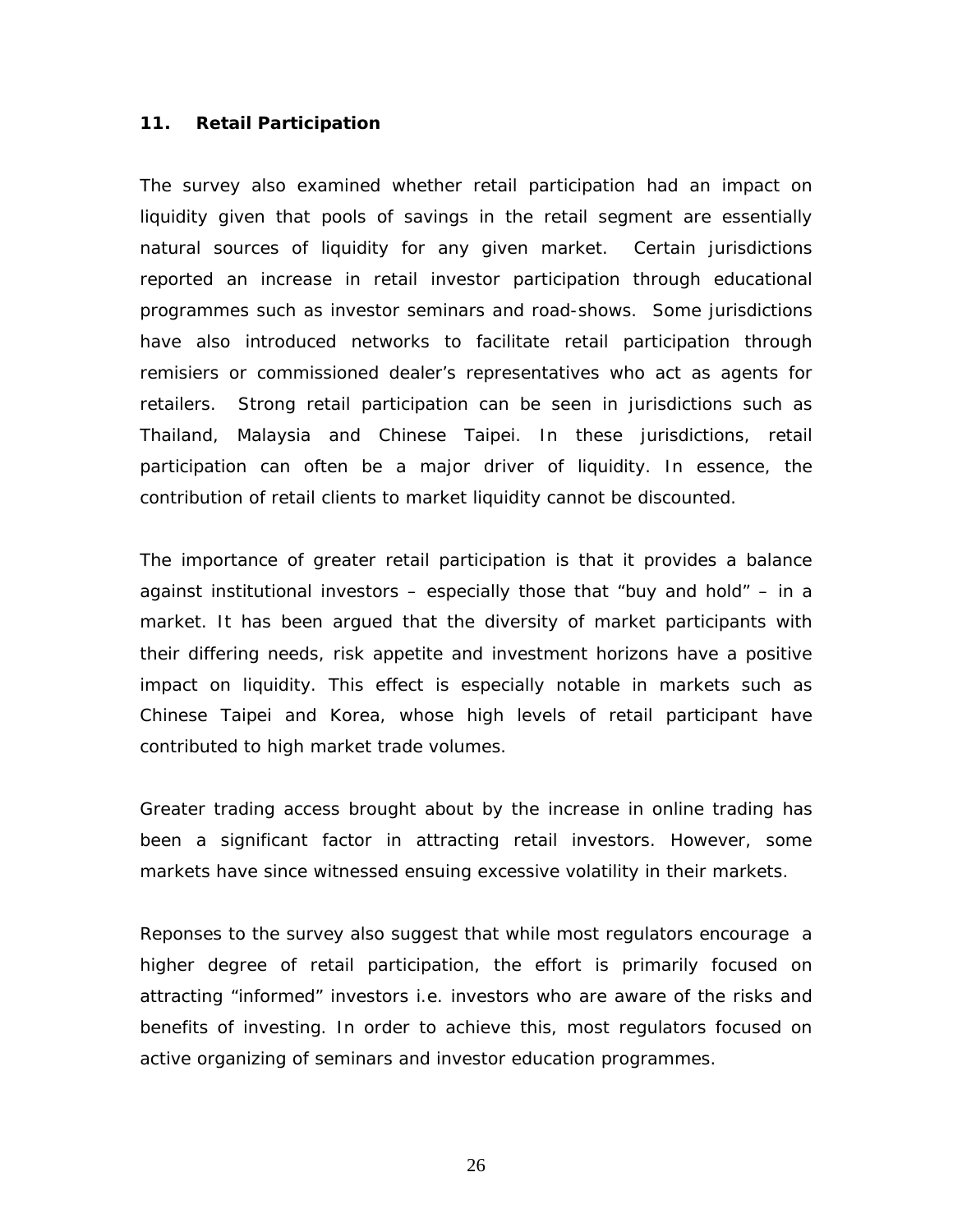## **12. Pension fund reform and development of collective investment schemes**

In some markets, reforms of pension funds and CIS have released a large pool of liquidity into the domestic market. The reforms were necessary to ensure effective de-concentration of investible assets into the capital market. Reform initiatives also often include the establishment of a private pension industry which, unlike government-controlled pension funds, is typically not subjected to stringent and conservative investment policies.

Responses to the survey suggested that some jurisdictions experienced significantly positive post-reform results. In such instances, the reforms led to more flexible investment strategies and hence facilitate the reallocation of funds within the domestic market. One of the issues highlighted was the allocation of a certain proportion of funds to external fund managers and intermediaries. This is often done to tap into the wider and deeper array of available investment management skills, while at the same time enhancing competition, vibrancy and liquidity within the market.

However, there was evidence that pension fund and CIS reforms in certain jurisdictions have not led to the desired results. The Lithuanian Securities Commission said that the reforms of Lithuanian pension funds and collective investment undertakings (CIU) have not released a large pool of liquidity into the domestic market. One of the reasons cited for this was that a significant majority (i.e. 75%) of funds were invested abroad instead.

In general, institutional investors tend to be long term strategic investors and do not trade as frequently as retail investors. While institutional investors do carry out large trades, they are often not frequent enough to improve overall market liquidity. In some cases, such trades may even mop up liquidity. In such instances, reforms should instead focus on channels that promote trading e.g. via distributing funds to licensed fund management companies.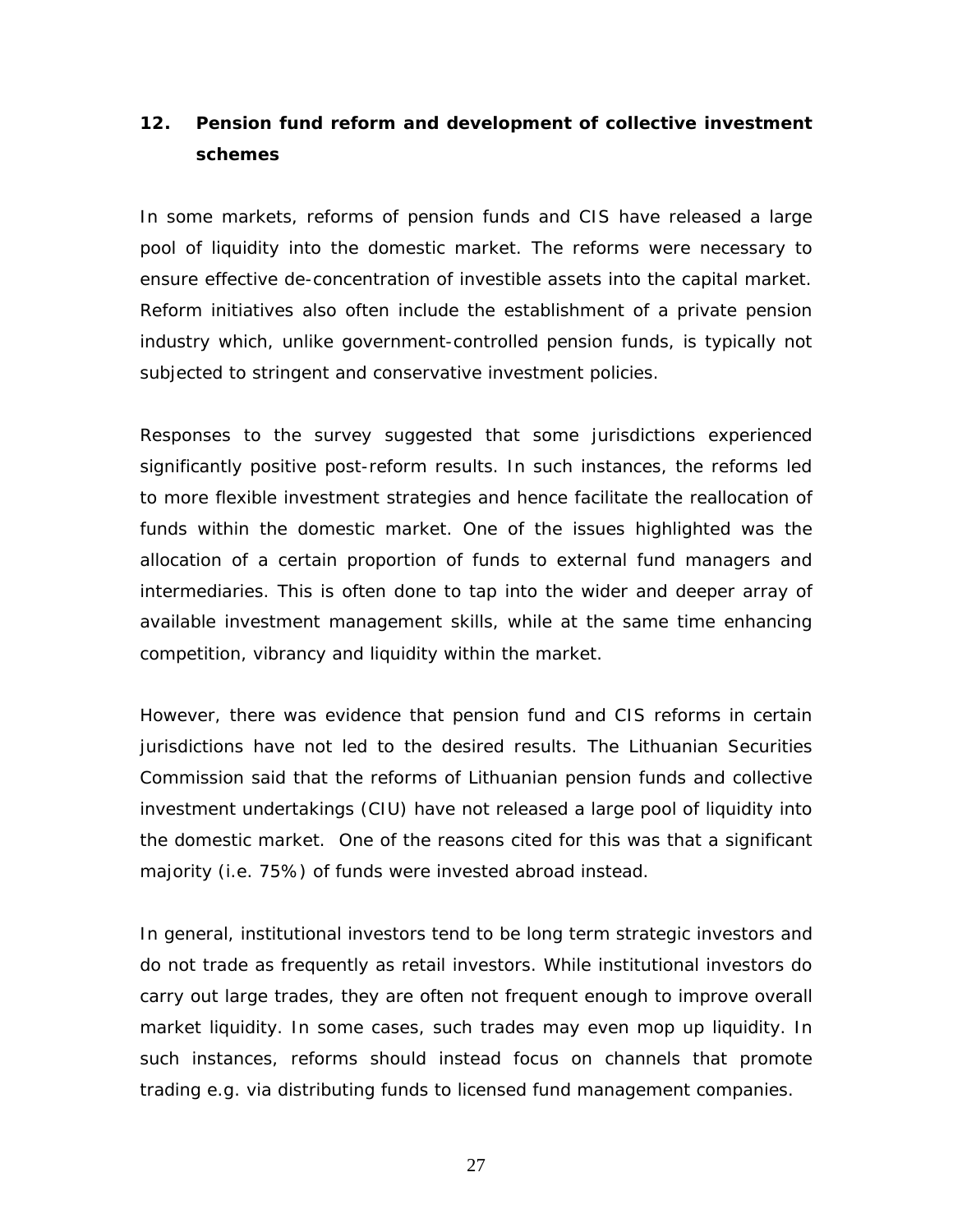#### **13. Exchange Restructuring**

Emerging markets are currently facing a more competitive environment which often requires them to be more aggressive in attracting global order flows. The existence of multiple exchanges within one jurisdiction may also have the effect of fragmenting market liquidity. This in turn often results in economic inefficiencies given the different sets of intermediaries, front-end trading systems and compliance requirements required.

Exchange restructuring and/or demutualisation is a strategy that seeks to transform an exchange's business model so that it is able to respond more effectively to the rising competition for global order flow. It also provides an opportunity to reorganize the exchange's operations within the jurisdiction so as to consolidate liquidity within the existing market-place. A demutualised exchange (which migrates from a membership regime to an ownership model) is able to concentrate its efforts on building sufficient capacity to respond swiftly to demand changes on both the domestic and international scene.

International market institutions are operating in highly competitive and dynamic environment. Issuance and investment activities are increasingly being directed to exchanges that are able to accommodate their constituents' various needs not only in terms of liquidity, products reach and diversity but also in terms of speed, cost and diversity.

Of the 21 respondents surveyed, 6 had demutualised exchanges operating within their jurisdictions, while 5 respondents noted that their exchanges have been considering/studying the possibility of demutualization. Regulators acknowledged that a demutualised exchange could enhance performance and attract greater trading volume, thereby increasing liquidity in the market. In one jurisdiction, the demutualised and (subsequently) listed exchange, focused a significant part of its efforts on enhancing market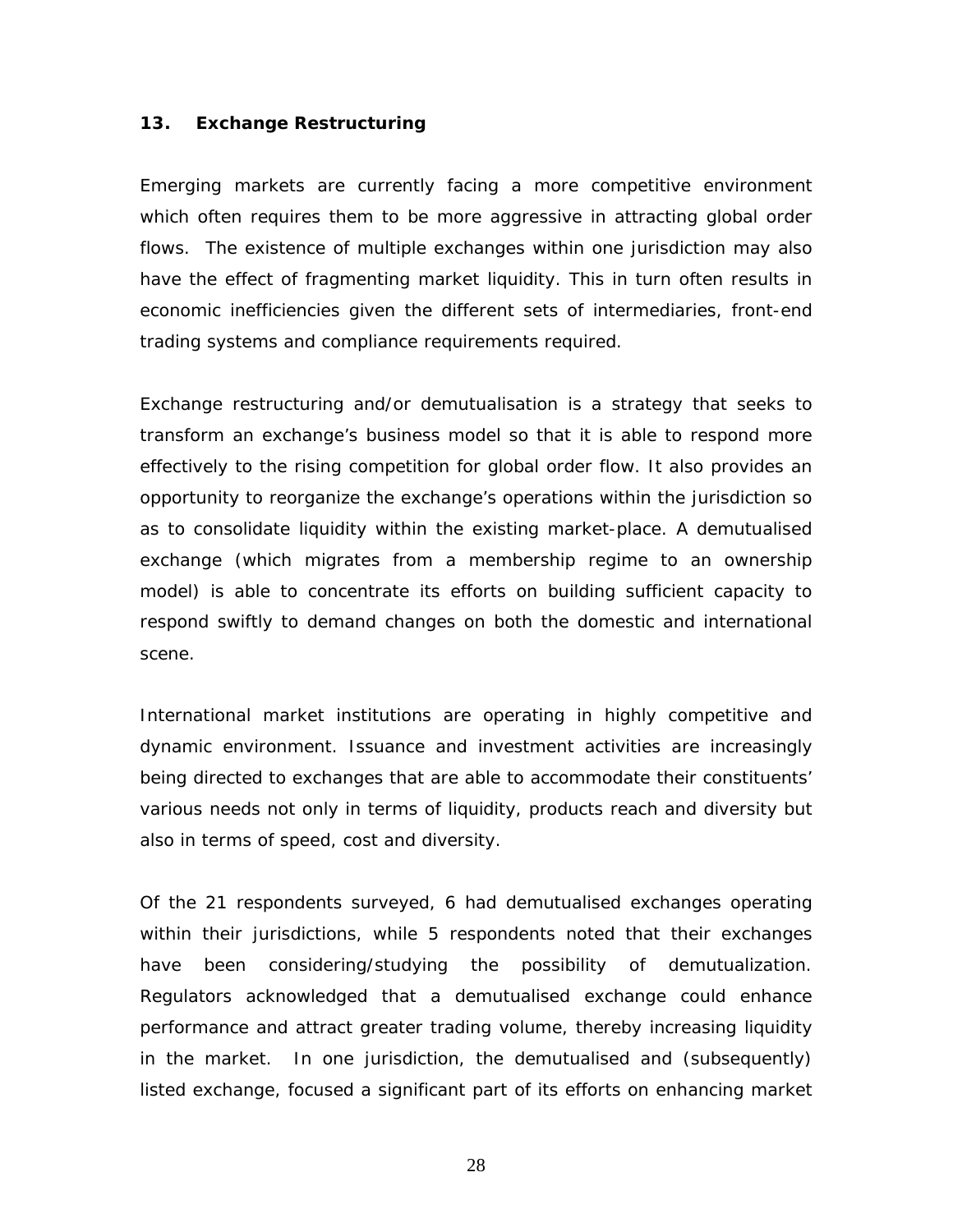liquidity and have since embarked on a series of initiatives to achieve this end. For instance, as part of its measures to enhance liquidity, Bursa Malaysia introduced a research scheme to generate investors' interest in stocks, particularly smaller capitalised ones.

#### **14. Corporate Governance**

An issue that was raised in the survey is the role of corporate governance and disclosure standards in attracting investors. Although the responses did not reveal a direct correlation between corporate governance and liquidity, regulators generally recognized that good corporate governance on the part listed companies enhances investors' confidence and hence attracts a higher degree of investor participation in the market. One jurisdiction revealed that there was an increase in market participation following its introduction of new corporate governance provisions for listed entities. However, there is no evidence of a direct correlation between corporate governance initiatives and the subsequent growth in market capitalization as other factors may have also contributed to the general growth of the particular market.

Survey respondents also cited that the degree of disclosure on the part of issuers is important to market liquidity. In general, a high degree of disclosure allows the investor to make an informed decision without fear of selective information practices. In the case of Israel, regulation requiring mutual fund managers to actively vote on issues that have a bearing on shareholder welfare has led to a migration of mutual fund investments away from less liquid / small cap shares to more liquid large cap stocks.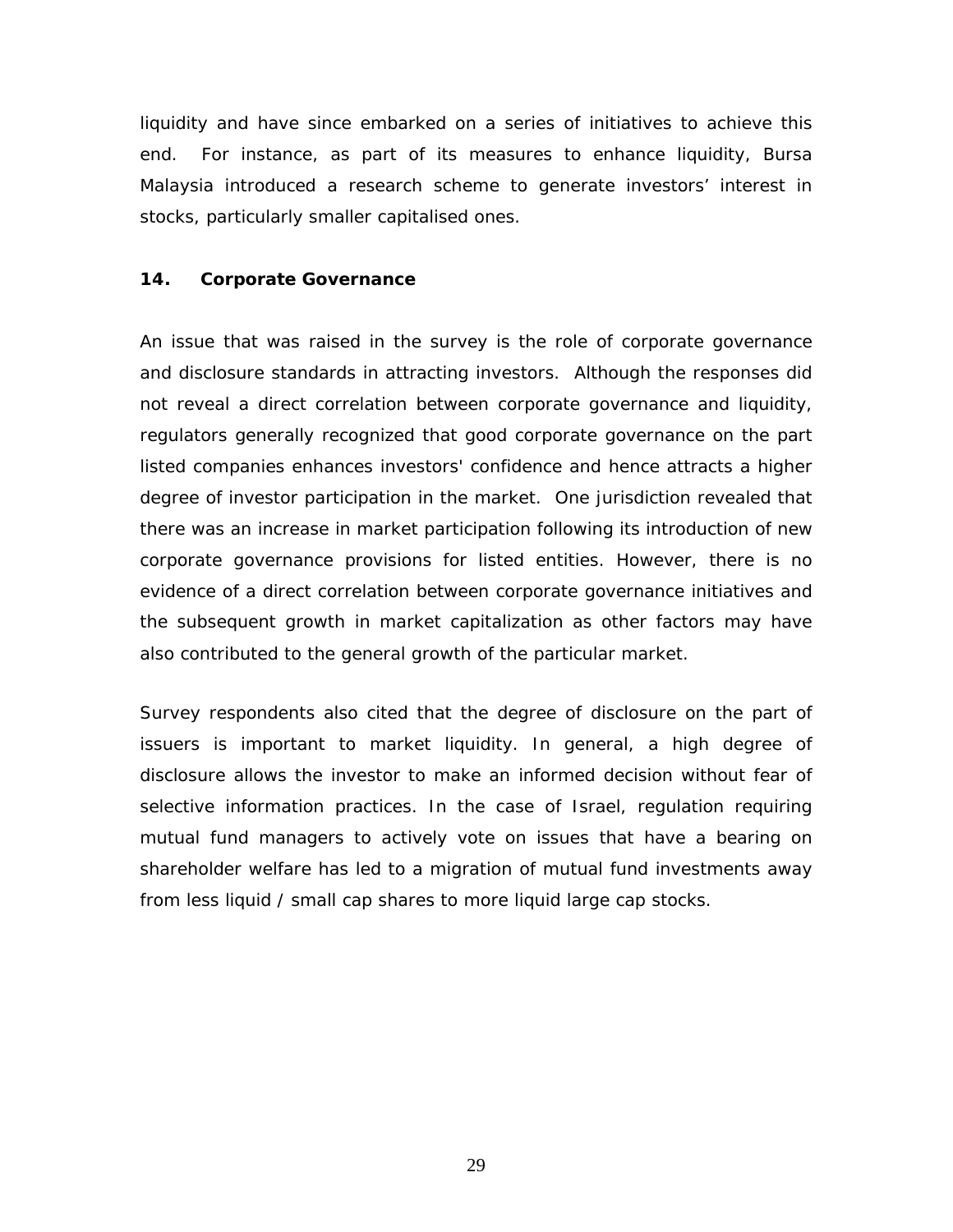#### **15. Inter-market Linkages**

Market linkages have developed in many forms over the years. Views on its relationship with liquidity are currently still not conclusive. However, the formation of linkages and access between markets are generally believed to have contributed towards significant cost reduction – investors taking crossborder positions have led to the opening of new market opportunities and hence increased overall market turnover. This has in turn generated a higher volume of order flows and therefore created greater liquidity. For example, Lithuania's integration into the OMX group (the largest integrated securities market in Northern Europe) resulted in its securities market becoming considerably more open and attractive to both local and foreign investors. It its response, Lithuania highlighted that its integration into the OMX had positively impacted liquidity.

Bursa Malaysia is currently considering a trading link with its neighbour, the Singapore Stock Exchange in an attempt to enhance its investor base as well as the range of investments available in both markets. However, the experience of the SGX-Australian Stock Exchange Market Linkage has shown that liquidity need not necessarily flow from such linkages.

The Association of South East Asian Nations or ASEAN is also exploring a regional exchange linkage. The first related initiative was the ASEAN Exchange Traded Fund, an initiative aimed at profiling ASEAN investments as an asset class to foreign investors. Efforts are also underway to harmonise existing rules and regulations to ensure that similar standards are applied across the region.

Mutual recognition is another tool to establish links between markets. Dubai International Financial Centre has entered into a mutual recognition agreement with Malaysia for the cross-border marketing and distribution of Islamic funds. The aim of the agreement is to widen each market's investor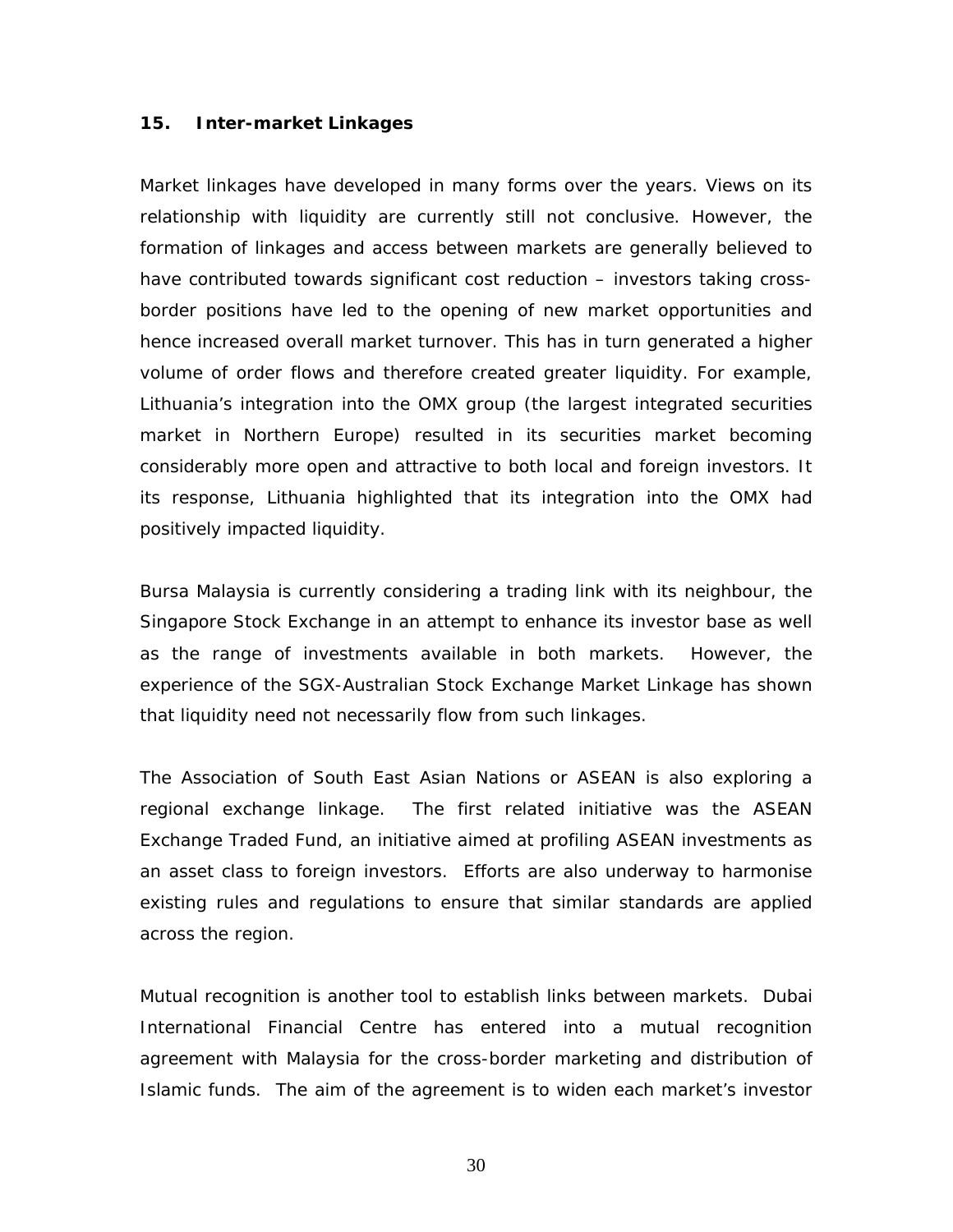base as well as to encourage greater innovation of products and services in Islamic finance.

#### **16. Quality of Public Listed Companies**

Increasing the number of high-quality listed companies is viewed as one of the mechanisms to enhance market liquidity as investors are currently demanding greater shareholder value recognition from their invested companies. This tendency – underscoring a return to the basic rationale for investing in a company – is a central issue in portfolio investment decisions.

In certain markets, one of the problems commonly cited by fund managers is the lack of quality companies to invest in i.e. there are insufficient companies that are well managed and which offer a good return on investment. This affects the supply of "attractive" securities in a market and therefore diminishes the overall attractiveness of a market. As a result, market liquidity is dampened. The potential marginalization from global capital will in turn limit the fund-raising capacity of domestic issuers as they will have to rely primarily on the considerably smaller pool domestic funds.

At the same time, markets that are sufficiently liquid are likely to attract a greater pool of issuers given that funds can be raised at a lower cost. The regulators can improve the quality of companies through a number of ways such e.g. tighter gate keeping functions at point of listing as well as via the de-listing of non-performing public companies. An active market for corporate control will also facilitate the building of large and high quality companies. The aim is to maintain a transparent, accountable, and performance-oriented corporate sector that presents efficient and valuefocused investment opportunities for investors. However, market participants must also recognize their responsibilities in this regard – for instance, stakeholders must exercise their rights to ensure good corporate governance, while management and directors should seek to maximize shareholder value.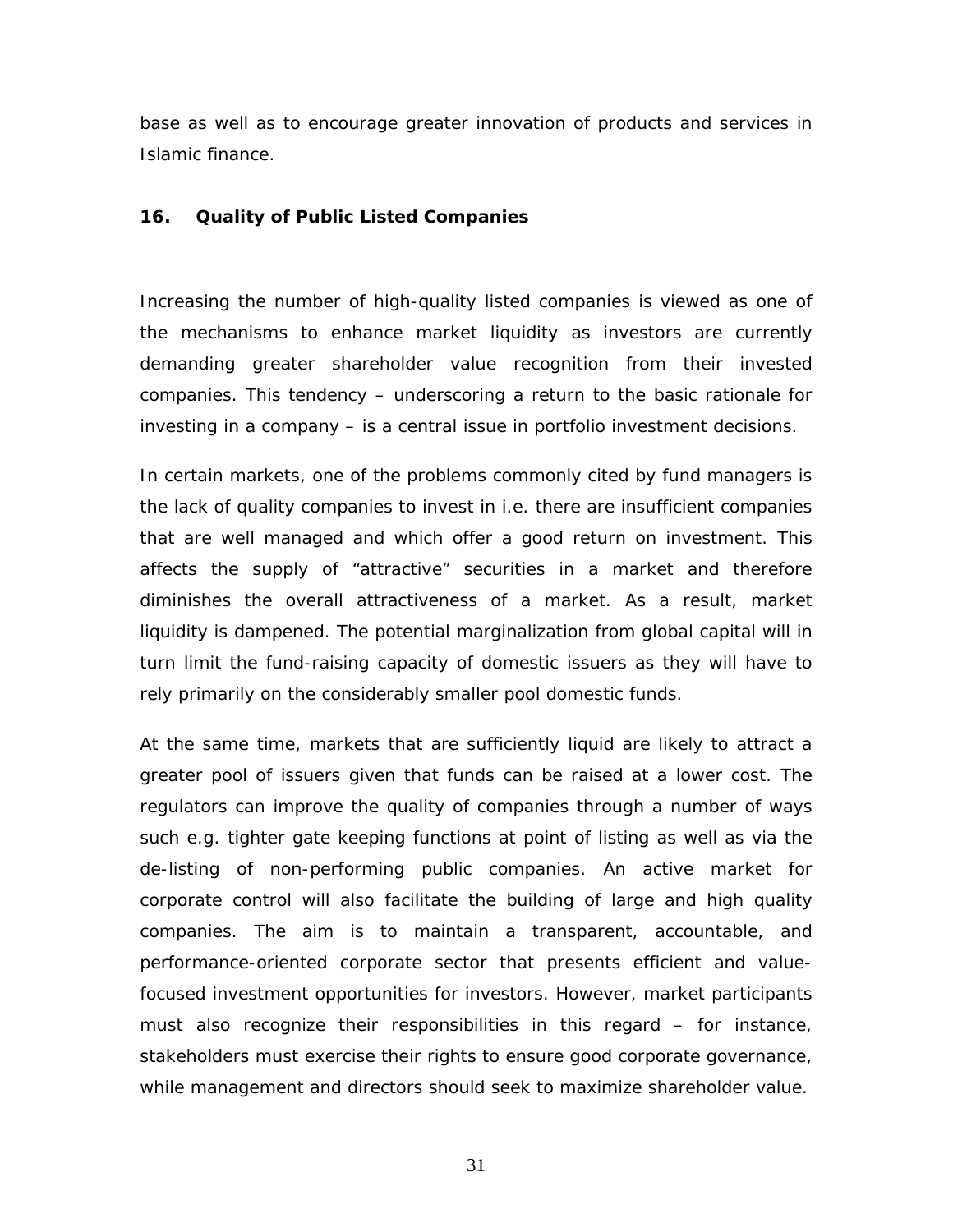## **17. Others**

Other factors cited by survey respondents to have an impact on liquidity include:

- Longer trading hours has been cited as having an impact on liquidity. For instance, the Taiwan Stock Exchange Corporation experienced significant increase in liquidity when it extended its trading hours;
- Arbitrage trading opportunities are provided through allowing shortselling of stocks. El Salvador, for example, is in the process of amending its securities laws to permit these activities in the market. However, the Thai SEC said that its experience of allowing investors to short sell may not necessarily lead to increased liquidity. Thailand's regulatory framework has allowed short selling since 1997. However, there is no short selling in practice and thus, the impact of short-selling in not known. Similar issues arise in Malaysia where short-selling was re-introduced in 2007;
- Market makers are often seen to contribute to higher liquidity levels in a market, with several jurisdictions introducing market making facilities to further enhance trading, particularly in less liquid stocks. Proponents of the official market making system argue that market makers add to liquidity by taking opposing (i.e. both short and long) positions in a stock when necessary. This in turn ensures that the stock's bid-ask spread remains within acceptable ranges. By doing so, they provide the capital needed to facilitate a stock's liquidity;
- Dividend policy is another factor that should to be taken into account when evaluating a stock's liquidity. Stocks with high dividend yields tend to be bought and held by their investors and are hence thinly traded;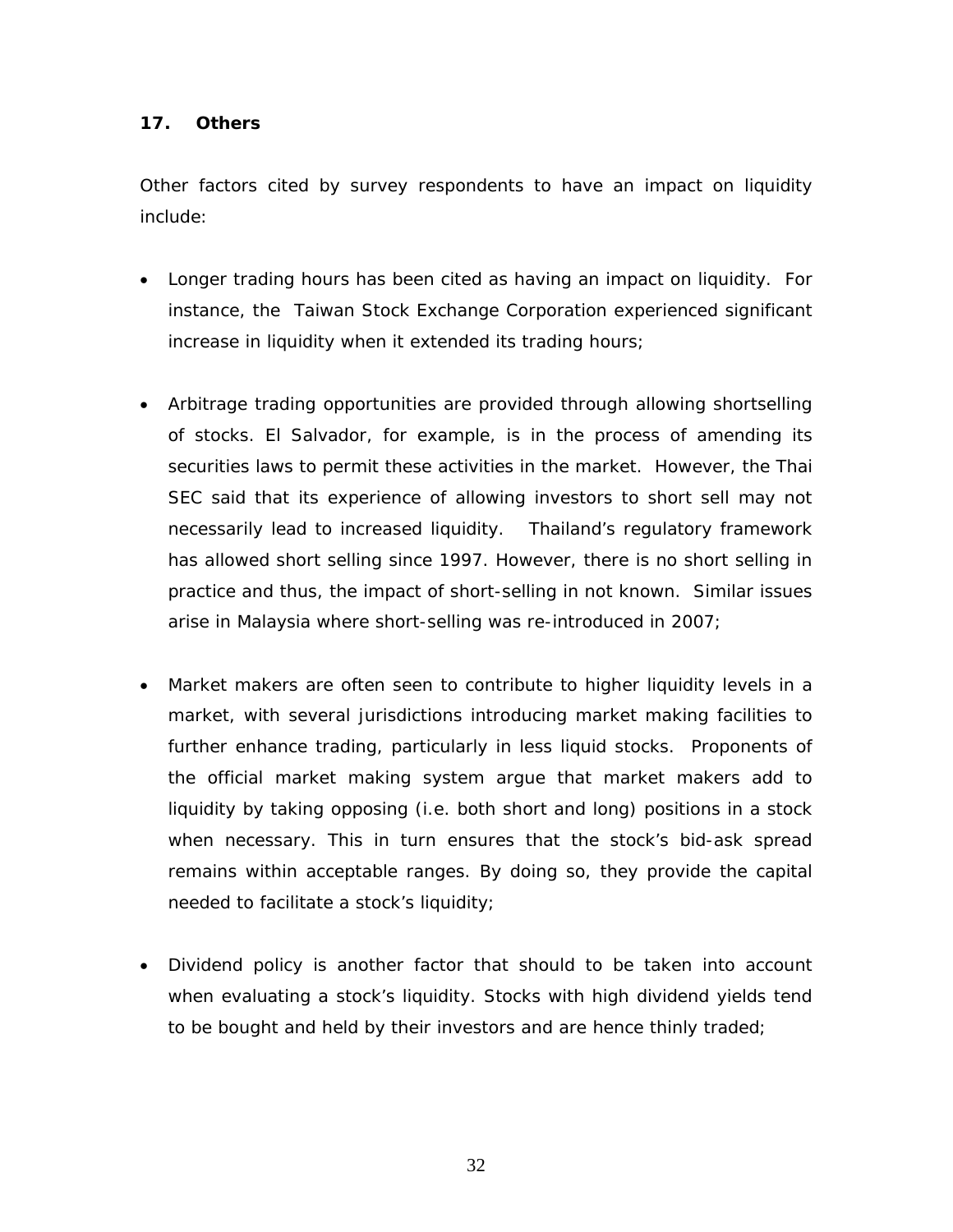- A conducive regulatory framework to encourage foreign investment participation. This may include the incorporation of minimum standards of investor protection as well as global standards for e.g. accounting standards;
- The regulatory approval process for issuance of securities. Although there has been no indication of a direct correlation, several respondents such as Malaysia, Israel and Oman highlighted that reforms to speed up the approval process would allow for a faster time-to- market of securities, thus increasing supply at a faster rate to meet investors' demands. Israel, in particular, observed that the reforms on the regulatory approval process could have a positive impact on liquidity; and
- For less developed markets, the focus is still on forming the critical mass such as increasing the number of listed companies. For such markets, the lack of listed companies on the exchange has adversely impacted liquidity. Costa Rica noted that private companies were unaware of the advantages of capital markets. There was also a general lack awareness regarding the risk and return characteristics inherent in investment instruments. Furthermore, intermediaries did not provide adequate advisory services. Most of their investment strategies also tend to be passive in nature, thereby encouraging further buy and hold attitudes.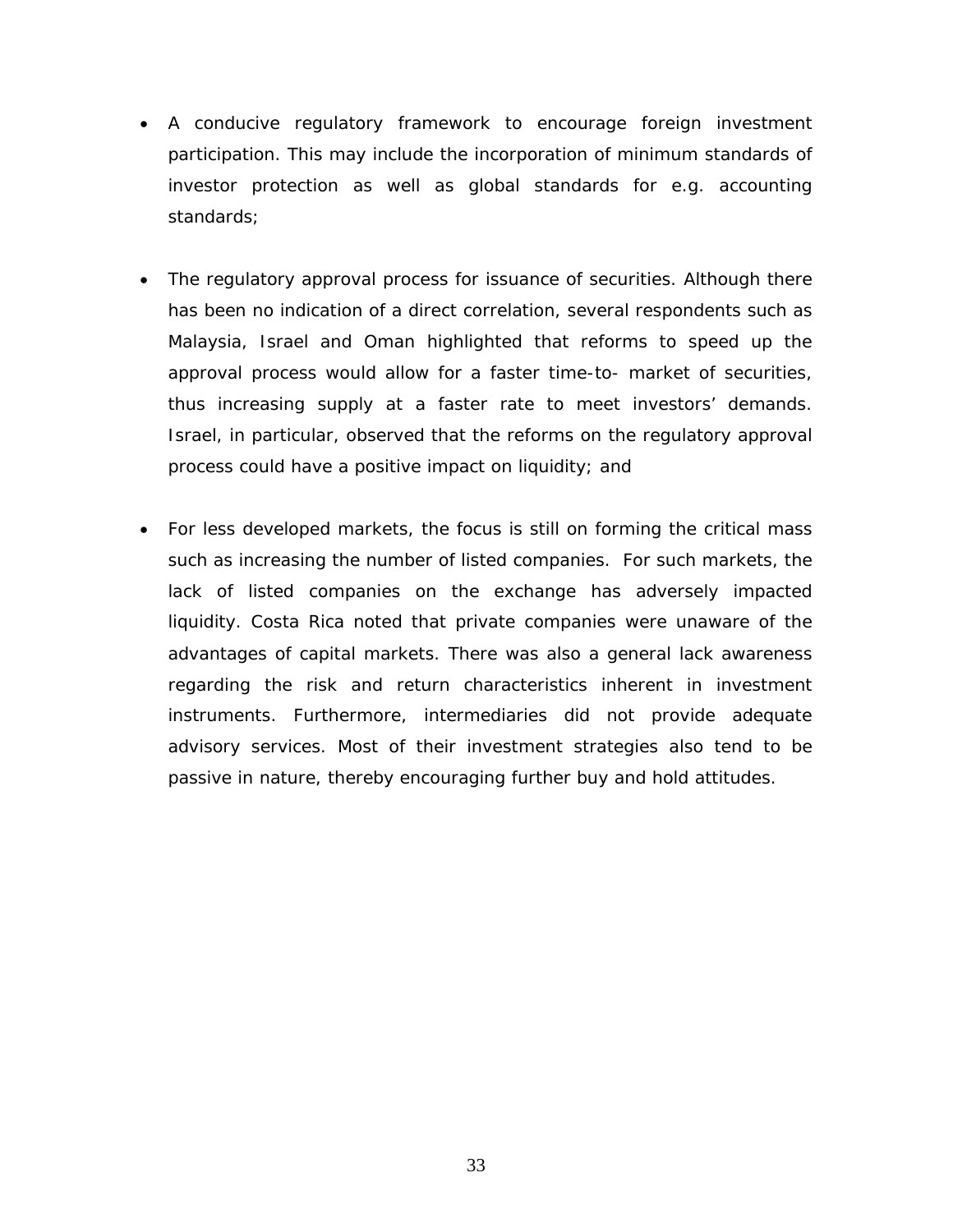#### **Chapter 4: Summary and Conclusion**

Liquidity is an increasingly important area for consideration in emerging markets. Firstly, as a fundamental component of development, the absence of market liquidity has major consequential impacts on price formation and discovery, the building blocks of an efficient market. An efficient market will in turn attract both issuers (as a source of low-cost funding) and investors (as a source of investment opportunities). However, more importantly, liquidity is crucial to a market's stability and strength. A liquid market is generally able to better cushion and weather adverse external shocks.

Secondly, the competition for global order flows is becoming keener, especially for markets at the more developed end of the spectrum. For individual markets, there is hence a need to enhance both the market's overall value proposition as well as the value recognition of individual listed entities. As a result, individual markets are increasingly embarking on initiatives to deepen market liquidity, enhance overall market microstructure as well as to widen the available product range offered.

What appears in the paper are a range of initiatives that emerging markets at either end of the development spectrum have taken within a strong regulatory environment benchmarked against IOSCO standards, which are the important building blocks for deepening liquidity. These initiatives include:

- reducing the concentration of ownership in public listed companies and hence increasing free float levels – this is to increase the supply of freely tradable shares in the market;
- liberalizing the intermediary sector to allow for foreign participation in the market, increasing competition to domestic players as well as extending the market's reach into the international liquidity pool;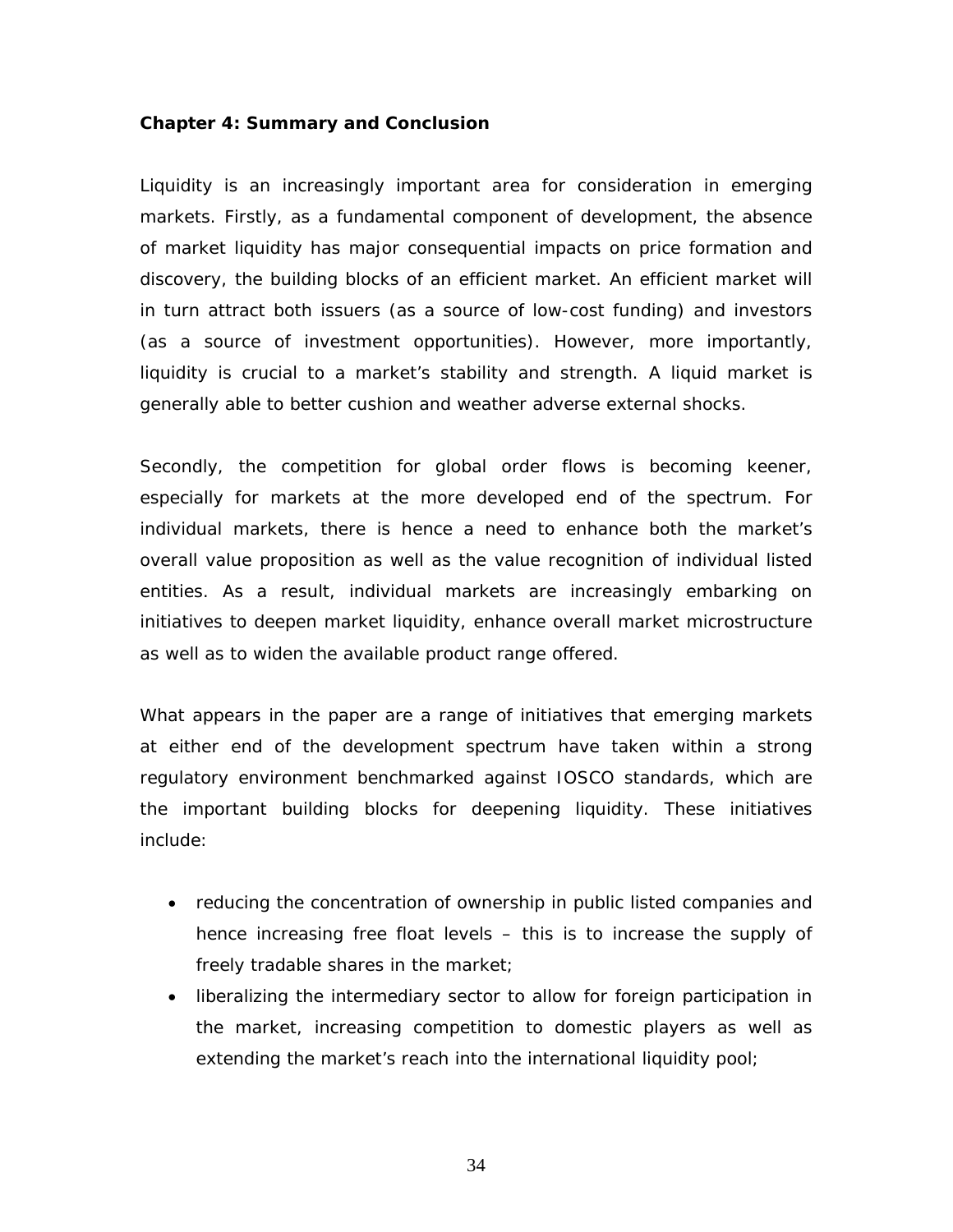- Increasing market access, going beyond the traditional broker-dealer set up and allowing more direct access through DMA which correspondingly accommodates a diversified range of investors as well as different trading strategies. The introduction of internet trading allows for greater retail participation, especially from those who actively trade, thus increasing overall market liquidity;
- Actively seeking ways to reduce transaction costs. This includes the lowering of prevalent commission rates and taxes to encourage more frequent trading of equities;
- Improving the trading infrastructure of exchanges, through technological advancement in trading systems;
- Increasing investment products available in the market, particularly those of derivative instruments. The diversity and breadth of products available would provide options to a wide range of investors with different trading strategies, risk appetite and investment horizon. More importantly, investors will be attracted to markets where there is a range of products available to hedge their existing risk positions;
- Increasing the supply of issuances. This can be done through dualand cross-listings; as well as via promoting quality companies with good value propositions through best practices in supervision and corporate governance. This will attract both investors as well as potential issuers to the markets, thereby increasing both the supply and demand of securities. At the same time, allowing dual listings will encourage domestic companies to adopt international best practices e.g. in disclosures and accounting standards;
- Encouraging higher retail participation to balance the investor profile in the market, especially in markets where retail investors have a high propensity to trade. The heterogeneity of market participants in terms of transaction needs, risk appetites, and investment horizons can enhance market liquidity;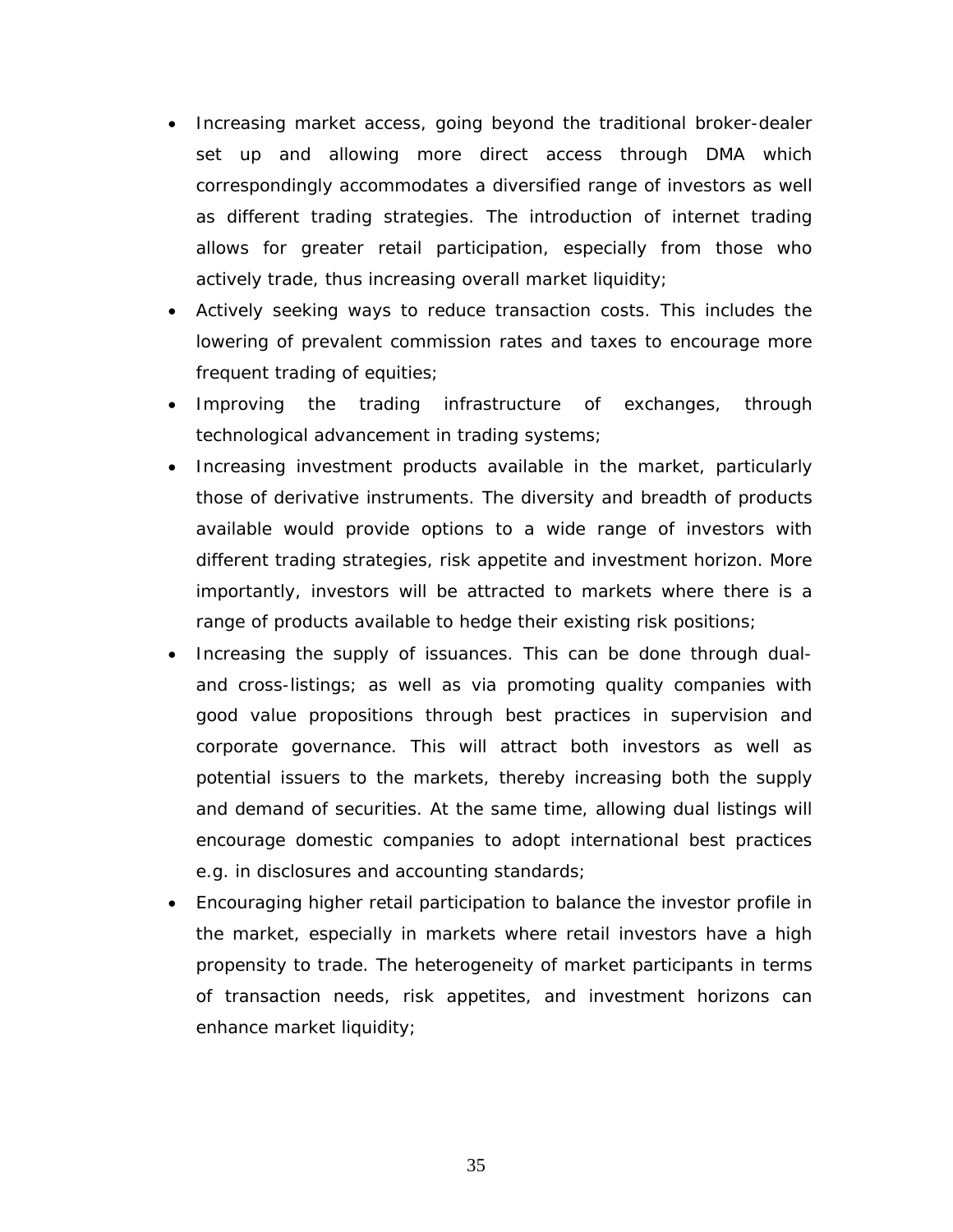- Reforming the pension fund system as well as developing the collective investment scheme segment of a market. This can help to efficiently mobilize large pools of savings into the market; and
- Developing inter-market linkages, and restructuring exchanges. This allows exchanges to efficiently tap multiple markets for liquidity. As exchanges become for-profit driven, they are also likely to be competitive in competing for global order flows.

Whether the initiatives taken were direct efforts, such as adopting advance technology in their securities trading facility, or indirect ones – such as strengthening corporate governance and enforcement - responses from several markets have shown that some of these initiatives have had a positive effect on liquidity. However, in others markets, it is still a work in progress and remains too early to assess the impact. Nevertheless, the survey highlights that emerging markets have sought to introduce a range of measures to deepen liquidity in their markets.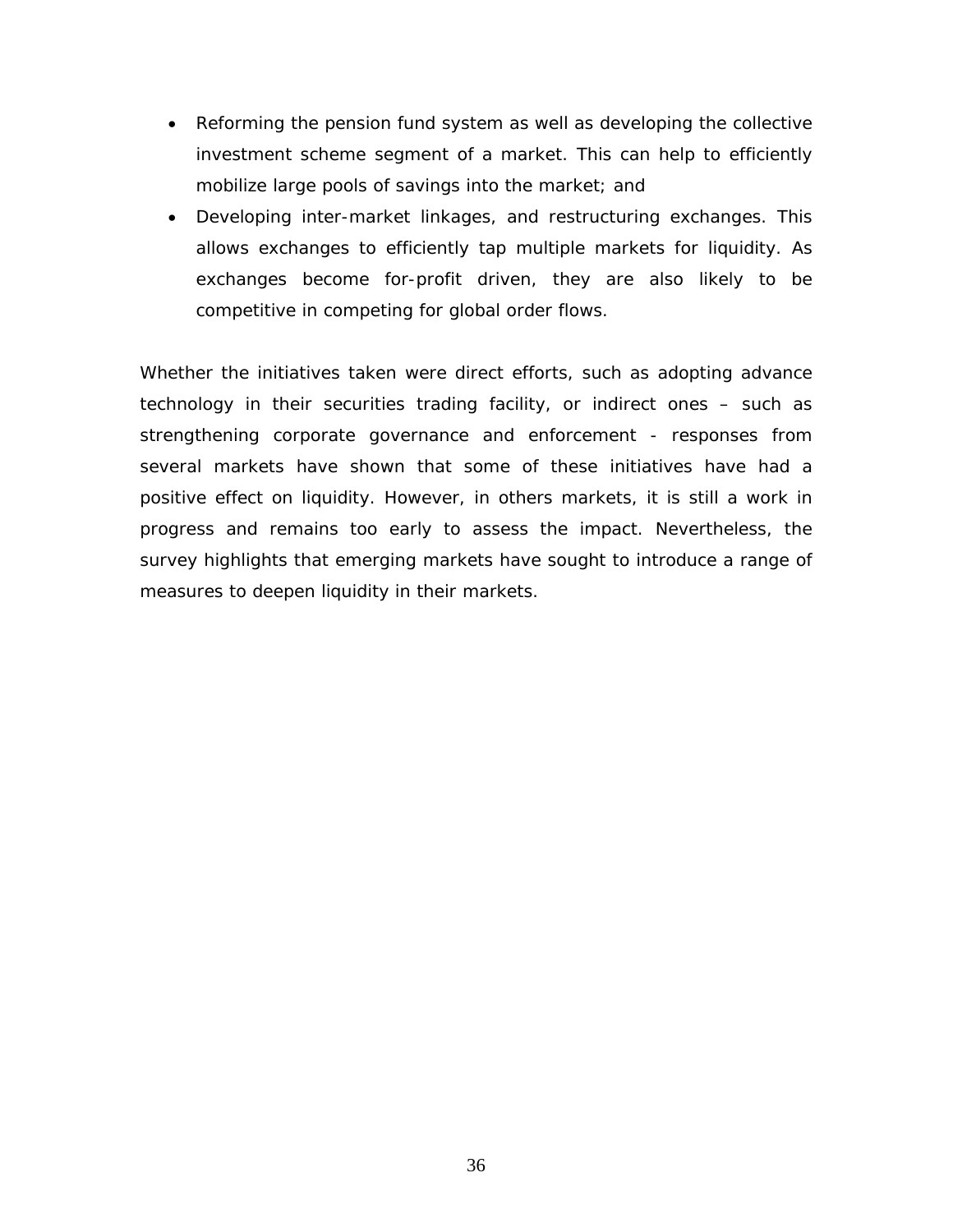## **Annex 1**

## **Respondents to the IOSCO EMC Working Group on the Regulation of Secondary Markets Regulation Survey**

- 1. Securities Commission of the Federation of Bosnia and Herzegovina
- 2. Comissao de Valores Mobiliarios, Brazil
- 3. Financial Supervisory Commission, Chinese Taipei
- 4. Superintendcia General de Valores, Costa Rica
- 5. Superintendencia de Valores, El Salvador
- 6. Israel Securities Authority
- 7. Lithuanian Securities Commission
- 8. Securities Exchange Commission, Former Yugoslav Republic of Macedonia
- 9. Securities Commission, Malaysia
- 10.Conseil déontologique des valeurs mobilières, Morocco
- 11.Securities and Exchange Commission, Nigeria
- 12.Capital Market Authority, Sultanate of Oman
- 13.Comisión Nacional de Valores, Panama
- 14.Comisión Nacional Supervisora de Empresas y Valores, Peru
- 15.Financial Supervision Authority, Poland
- 16.Romanian National Securities Commission
- 17.Financial Services Board, South Africa
- 18.Capital Markets and Securities Authority, Tanzania
- 19.Securities and Exchange Commission, Thailand
- 20.Capital Markets Board, Turkey
- 21.Capital Markets Authority, Uganda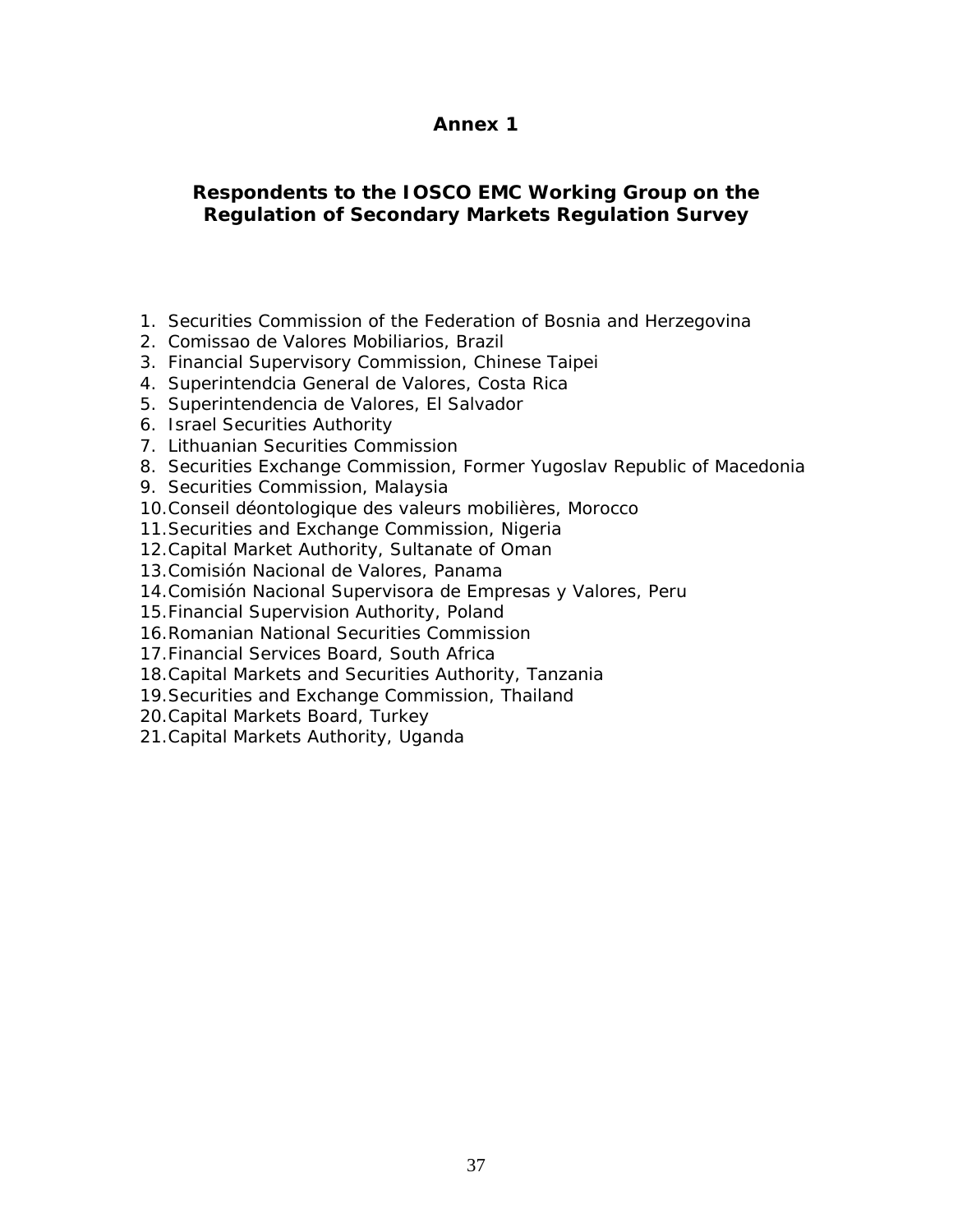#### **Annex 2**

## **Key Statistics**



**Table 1: Average ten-year Market Capitalisation of the 10 largest emerging markets vs Developed markets (1996-2006)** 

Source: **World Federation of Exchanges**

 $\overline{a}$ 

The table above shows the average markets capitalization levels among the top 30 markets in the world over the past 10 years. It shows that many emerging markets<sup>6</sup> relative to the domestic size of their economies have stock markets as large as those in developed economies.

Emerging markets are an economically diverse group which varies tremendously in size, liquidity and sophistication. As the survey questionnaire highlighted, the breadth of emerging markets cover those that are among the most liquid in the world, with advance trading, clearing and settlement infrastructure together with a sophisticated investor community, to others that are young with rudimentary markets structures.

<sup>&</sup>lt;sup>6</sup> Emerging markets are those markets defined by World Economic Outlook report of the International Monetary Fund.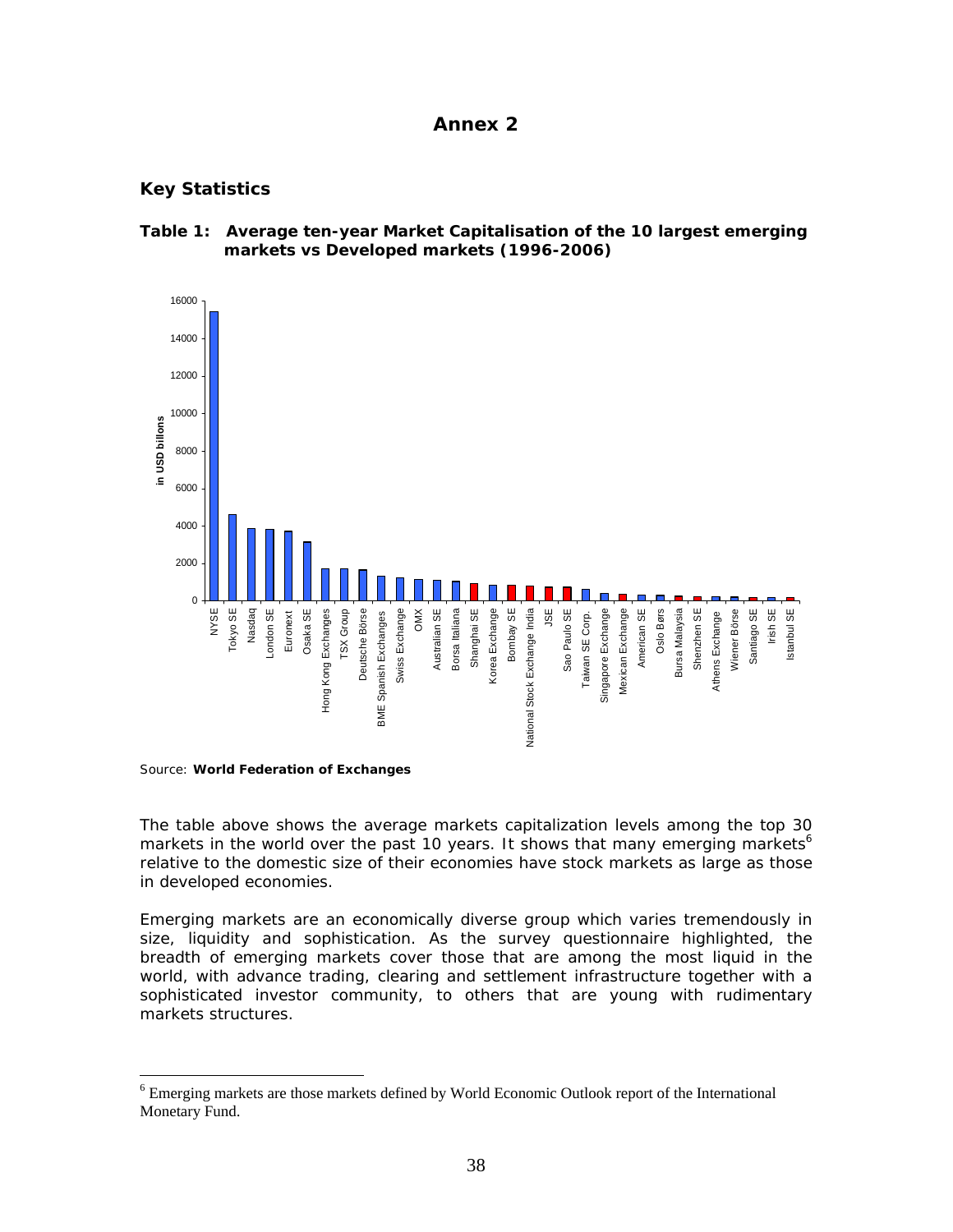

**Table 2**: **Average Market Capitalisation as a percentage of GDP (Survey Respondent Jurisdictions)**

Source: **World Bank**

#### **Table 3**: **Average Annual Turnover Velocity of Emerging Markets and Developed Markets**



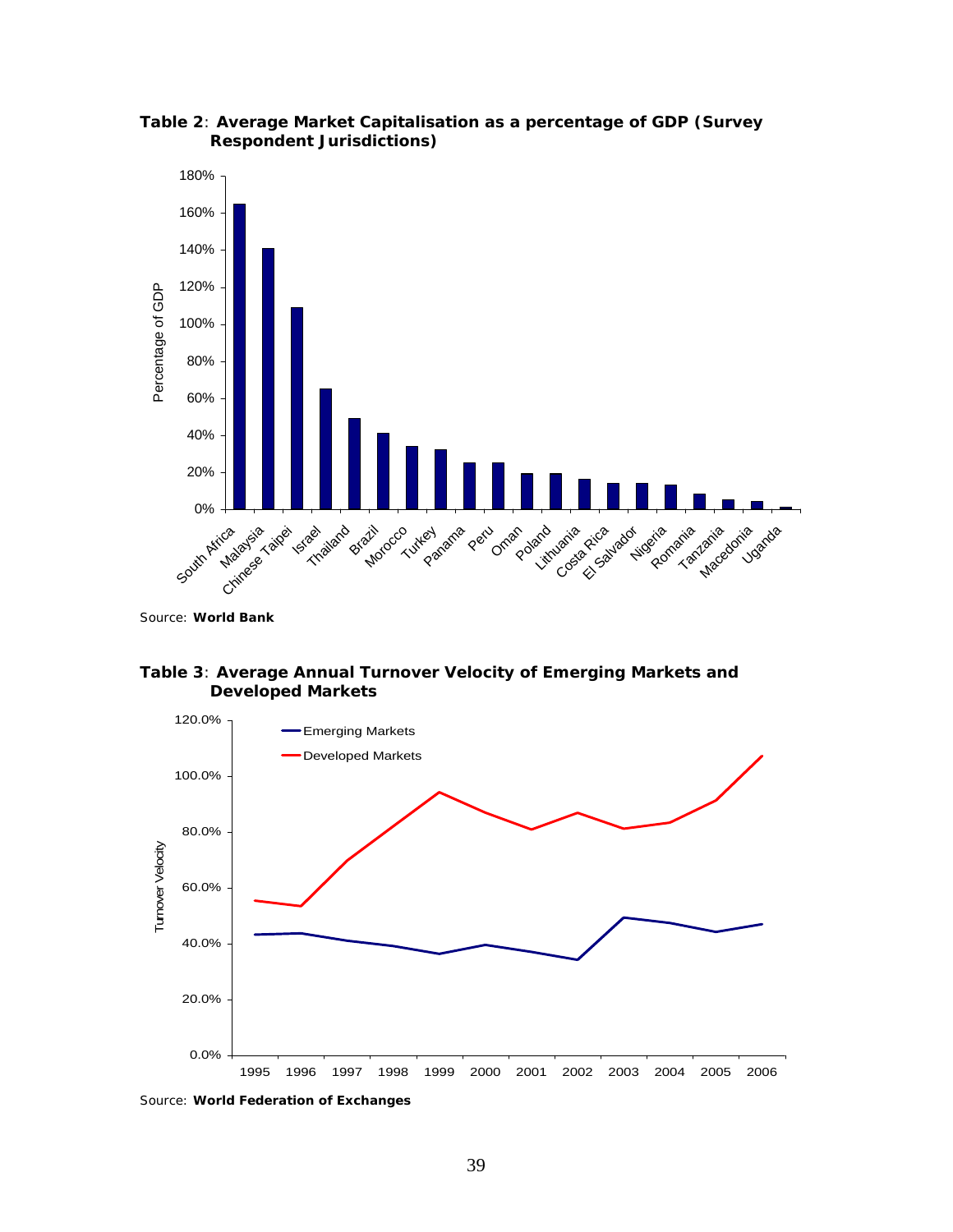

**Table 4**: **Average Market Capitalisation per listed companies in emerging vs developed markets, end-2006** 

Source: **World Federation of Exchanges**





Source: **World Federation of Exchanges**